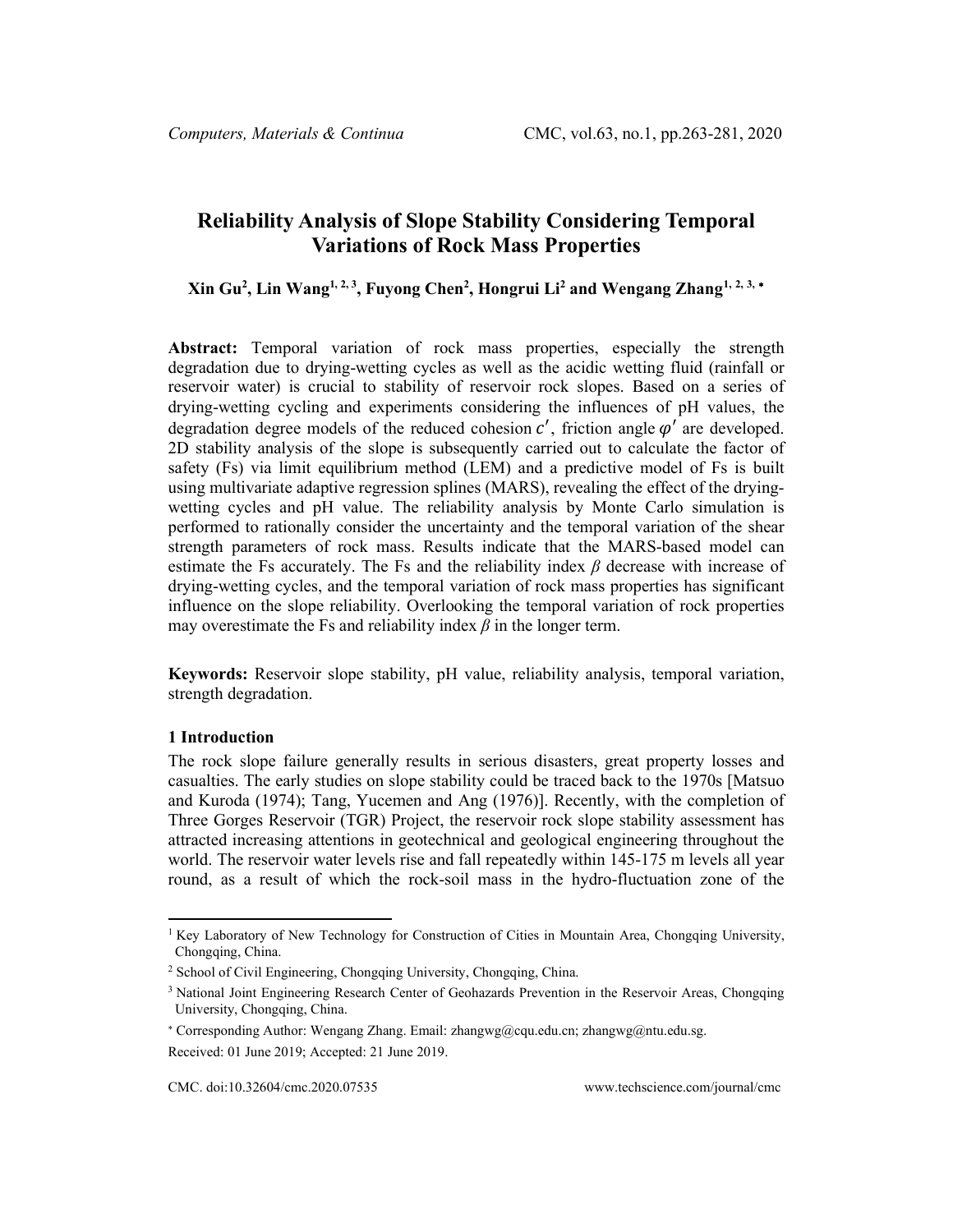reservoir area will experience the alternation of drying-wetting cycles once or several times a year. Liu et al. [Liu, Zhang and Fu (2014)] demonstrated that the temporal variation of the shear strength parameters exists in argillaceous sandstones and the acidic environment can accelerate the damage or the degradation of the rock-soil mass properties with time.

Numerical methods are a good substitute to study the slope stability, which are more cost-effective than experiments and can provide physical perceptions difficult to obtain via 'pure' experiments [Zhou, Zhuang, Zhu et al. (2018); Zhou, Zhuang and Rabczuk (2019, 2018a); Zhou, Rabczuk and Zhuang (2018b)]. To provide a relatively accurate estimation of slope stability, lots of attempts have been made to develop the deterministic computational models to evaluate slope stability using numerical methods [Merifield, Lyamin and Sloan (2006); Li, Lyamin and Merifield (2009); Shen and Karakus (2013)] and simplified analytical approaches, such as the limit equilibrium method (LEM) [Sun, Zhao, Shang et al. (2012); Zhao, Tong and Lü (2014)] as well as the limit analysis theory [Viratjandr and Michalowski (2006); Drescher and Michalowski (2009); Yang and Pan (2015); Pan, Xu and Dias (2017)]. The deterministic analysis with the factor of safety (Fs) is commonly utilized to evaluate the slope stability. The rock slope is assumed to be homogeneous and rock mass properties are selected to be of representative values to calculate the Fs in deterministic analysis. This may not be the real condition in geotechnical engineering. And many studies have shown that the factor of safety cannot fully evaluate the stability of slope since some slopes with a high factor of safety still ultimately fail [Zhang, Wang, Huang et al. (2017); Oguz, Yalcin and Huvaj (2017); Liu and Cheng (2018)]. Furthermore, there are uncertainty and inherent variability in the rock mass. Reliability analysis is usually required for rock slope engineering [Griffiths, Huang and Fenton (2009); Phoon and Kulhawy (1999a, 1999b); Ghasemi, Brighenti, Zhuang et al. (2015); Zhang and Goh (2018)] and the probabilistic assessment [Ghasemi, Rafiee, Zhuang et al. (2014)] is conducted through Monte Carlo simulation [Park, West and Woo (2005); Li, Cassidy, Wang et al. (2012); Johari, Momeni and Javadi (2015)]. In addition, the spatial variability of rock-soil mass is usually considered in the slope stability analysis [Cho (2007); Li, Wang, Cao et al. (2013); Liu, Wang and Li (2019)]. However, the temporal variation of the shear strength parameters for rock mass properties is seldom taken into consideration, which has significant influence on the slope stability. Furthermore, few literatures have reported the reliability analysis on the slope stability simultaneously considering the effect of the temporal variation of the shear strength parameters and the pH value of the acidic environment. Thus, how to rationally consider the temporal variation of rock properties and the pH value of the acidic environment in the reliability analysis of slope stability remains a challenging task.

This study intends to investigate the effect of the temporal variation of rock properties on the reliability analysis of slope stability. Firstly, the fitting formulas of the degradation degree of the reduced cohesion  $c'$ , friction angle  $\varphi'$  in the rock mass are established on the basic of the experimental results by Liu et al. [Liu, Zhang and Fu (2014)]. Then, a deterministic analysis is carried out to explore the effects of the pH value and dryingwetting cycles on the safety factor (Fs) of the slope. Next, a predictive model based on multivariate adaptive regression splines (MARS) is developed to relate the factor of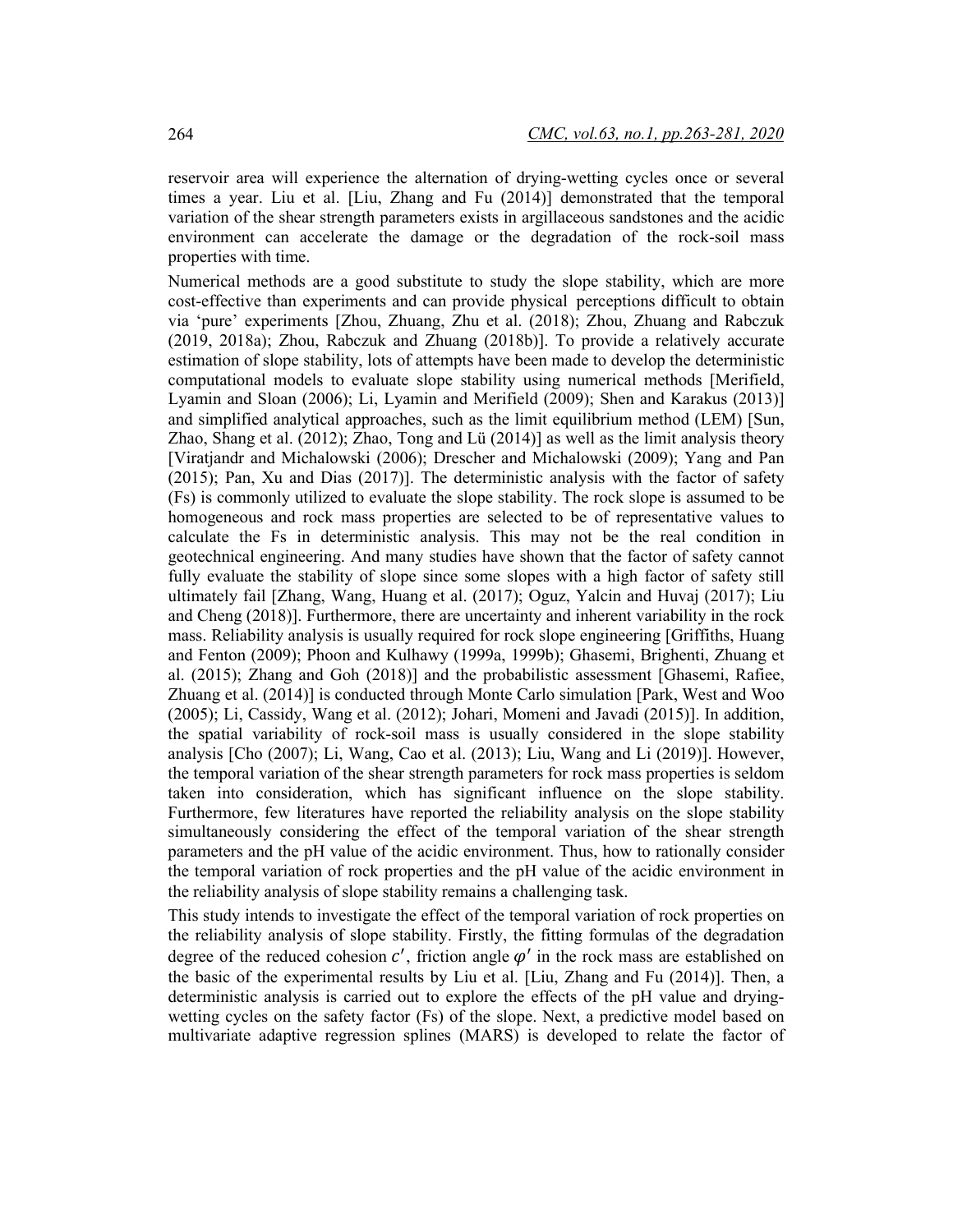safety (Fs) to pH value and the drying-wetting cycles *N*. Afterwards, the influences of the coefficient of variations of cohesion and friction angle ( $COV_c$  and  $COV_\omega$ ) on the reliability index *β* of reservoir rock slope are investigated, followed by the analysis on the impacts of the pH value, the drying-wetting cycles and the correlation coefficient  $\rho_{c,\omega}$ . Comparisons are also made to investigate the effect of these influential factors on the stability of the argillaceous sandstone slope. The obtained results of this paper can provide reference for theoretical analysis and practical application of slope stability in the field of water-rock interaction and related fields under acidic environment.

# **2 Numerical model of slope**

Numerical Software Slide2 [Rocscience Inc (2018)] is adopted to carry out the reliability analysis of slope stability. The prototype slope illustrated in Fig. 1 is based on the study by Xiao et al. [Xiao, Guo and Zeng (2017)], with slope angle of 27° , width of 60 m, height of 10 m, and constant unit weight of 24 kN/m<sup>3</sup>.



**Figure 1:** Geometry of the slope

Based on the results by Liu et al. [Liu, Zhang and Fu (2014)], a drying-wetting cycle last for one day and the values of cohesion *c*, friction angle *φ* of the argillaceous sandstone at different drying-wetting cycles can be obtained. Tabs. 1, 2 and 3 show values of *c*, *φ* with different drying-wetting cycles for three typical pH values. The factor of safety for slope of the same dimension as that in Fig. 1 analyzed by Xiao et al. [Xiao, Guo and Zeng (2017)] is calculated by Bishop's simplified method [Bishop (1955)], based on the mean value of shear strength parameters. The obtained value is 0.987, almost equal to 0.988 that computed by the Software Slide2. Therefore, the slope numerical model in Fig. 1 has been validated to be appropriate to conduct the following analysis.

| Table 1: Strength degradation with drying-wetting cycles for pH=7 |  |  |  |
|-------------------------------------------------------------------|--|--|--|
|-------------------------------------------------------------------|--|--|--|

| Cycles   | c(MPa) | $\varphi$ (°) | $c'$ (kPa) | $\varphi'$ <sup><math>\curvearrowright</math></sup> |
|----------|--------|---------------|------------|-----------------------------------------------------|
| $\theta$ | 10.07  | 45.14         | 170.41     | 38.37                                               |
|          | 5.35   | 33.02         | 90.46      | 28.06                                               |
| 10       | 4.79   | 31.36         | 81.00      | 26.65                                               |
| 15       | 4.44   | 30.33         | 75.18      | 25.78                                               |
| 20       | 4.19   | 29.58         | 70.93      | 25.14                                               |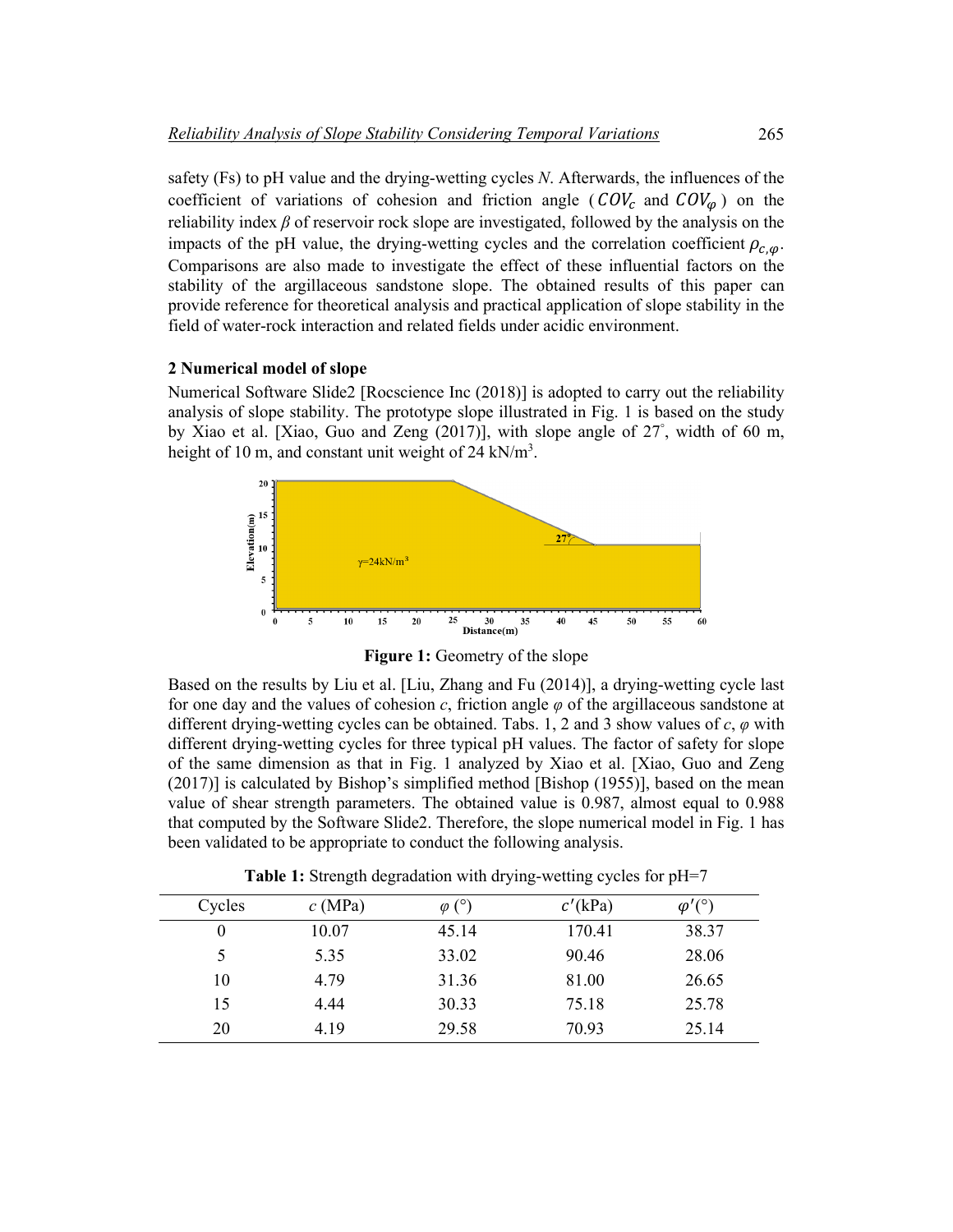| 30  | 3.83 | 28.49 | 64.77 | 24.21 |
|-----|------|-------|-------|-------|
| 40  | 3.56 | 27.69 | 60.28 | 23.54 |
| 45  | 3.45 | 27.36 | 58.41 | 23.25 |
| 50  | 3.35 | 27.06 | 56.73 | 23.00 |
| 100 | 2.68 | 25.04 | 45.38 | 21.28 |
| 150 | 2.28 | 23.82 | 38.51 | 20.25 |
| 200 | 1.98 | 22.94 | 33.54 | 19.50 |
| 250 | 1.75 | 22.24 | 29.63 | 18.91 |
| 300 | 1.56 | 21.67 | 26.41 | 18.42 |
| 350 | 1.40 | 21.18 | 23.66 | 18.00 |
| 400 | 1.26 | 20.76 | 21.26 | 17.64 |
| 450 | 1.13 | 20.38 | 19.13 | 17.32 |
| 500 | 1.02 | 20.04 | 17.22 | 17.03 |
| 550 | 0.91 | 19.73 | 15.48 | 16.77 |
| 600 | 0.82 | 19.45 | 13.89 | 16.53 |
| 650 | 0.73 | 19.19 | 12.42 | 16.31 |
| 700 | 0.65 | 18.95 | 11.06 | 16.11 |
| 750 | 0.58 | 18.72 | 9.78  | 15.91 |
| 800 | 0.51 | 18.51 | 8.59  | 15.73 |
| 850 | 0.44 | 18.31 | 7.46  | 15.56 |

**Table 2:** Strength degradation with drying-wetting cycles for pH=5

| Cycles   | c(MPa) | $\varphi$ (°) | $c'$ (kPa) | $\varphi' (^\circ)$ |  |
|----------|--------|---------------|------------|---------------------|--|
| $\theta$ | 10.07  | 45.14         | 170.41     | 38.37               |  |
| 5        | 5.13   | 32.86         | 86.82      | 27.93               |  |
| 10       | 4.58   | 30.76         | 77.55      | 26.15               |  |
| 15       | 4.25   | 29.45         | 71.86      | 25.04               |  |
| 20       | 4.00   | 28.49         | 67.71      | 24.22               |  |
| 30       | 3.65   | 27.09         | 61.69      | 23.03               |  |
| 40       | 3.39   | 26.07         | 57.32      | 22.16               |  |
| 45       | 3.28   | 25.65         | 55.50      | 21.80               |  |
| 50       | 3.18   | 25.26         | 53.86      | 21.47               |  |
| 100      | 2.53   | 22.68         | 42.80      | 19.27               |  |
| 150      | 2.13   | 21.11         | 36.11      | 17.95               |  |
| 200      | 1.85   | 19.98         | 31.27      | 16.99               |  |
| 250      | 1.62   | 19.10         | 27.47      | 16.23               |  |
| 300      | 1.44   | 18.37         | 24.33      | 15.61               |  |

ш,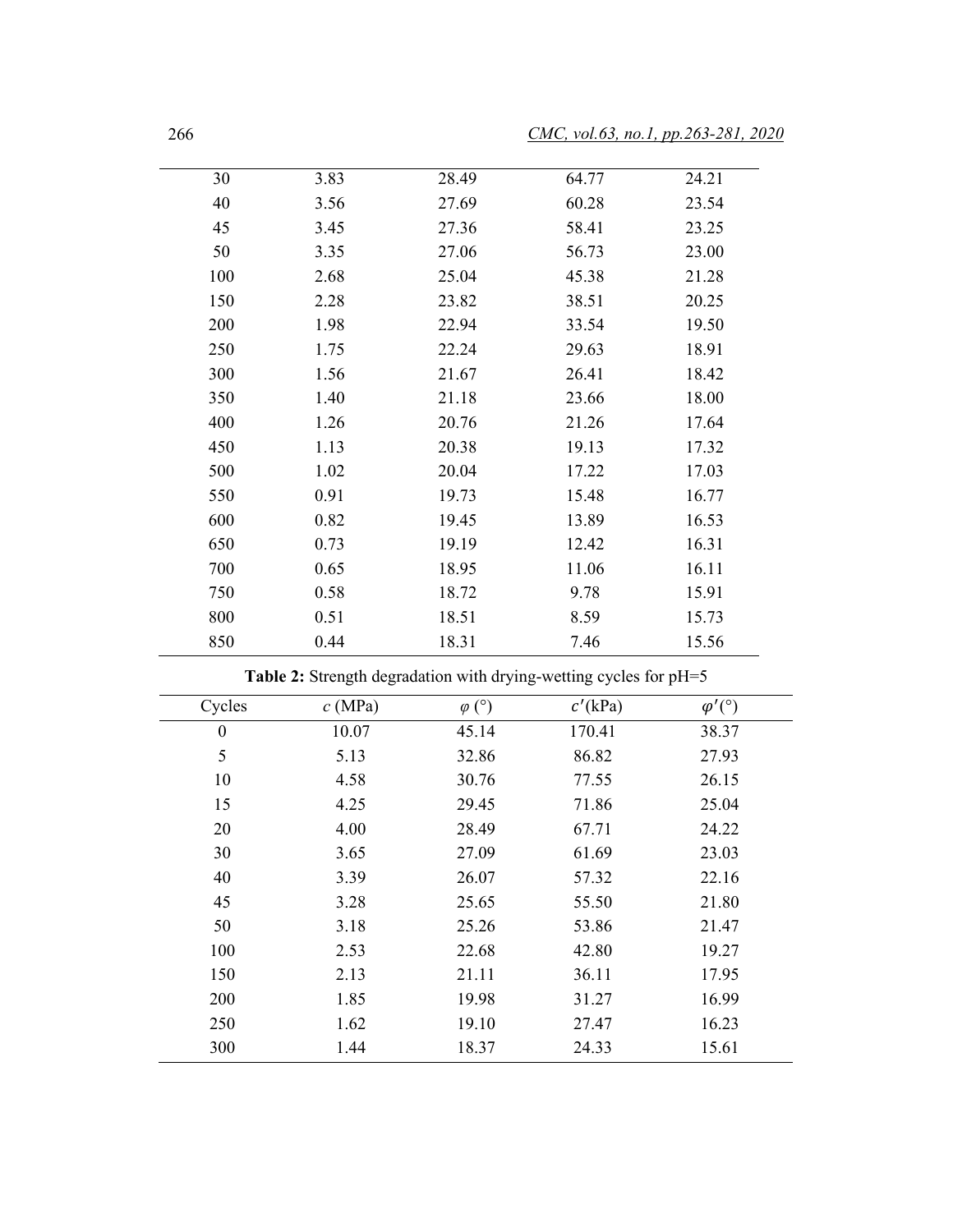| 350 | 1.28 | 17.75 | 21.65 | 15.09 |
|-----|------|-------|-------|-------|
| 400 | 1.14 | 17.21 | 19.32 | 14.63 |
| 450 | 1.02 | 16.73 | 17.25 | 14.22 |
| 500 | 0.91 | 16.30 | 15.39 | 13.85 |
| 550 | 0.81 | 15.91 | 13.70 | 13.52 |
| 600 | 0.72 | 15.55 | 12.15 | 13.22 |
| 650 | 0.63 | 15.22 | 10.71 | 12.94 |
|     |      |       |       |       |

Table 3: Strength degradation with drying-wetting cycles for pH=3

| Cycles           | c(MPa) | $\varphi$ (°) | $c'$ (kPa) | $\varphi'({}^{\circ})$ |
|------------------|--------|---------------|------------|------------------------|
| $\boldsymbol{0}$ | 10.07  | 45.14         | 170.41     | 38.37                  |
| 5                | 4.08   | 30.77         | 69.09      | 26.15                  |
| 10               | 3.02   | 28.04         | 51.16      | 23.84                  |
| 15               | 2.36   | 26.34         | 39.99      | 22.39                  |
| 20               | 1.88   | 25.09         | 31.77      | 21.33                  |
| 30               | 1.17   | 23.27         | 19.82      | 19.78                  |
| 40               | 0.66   | 21.94         | 11.09      | 18.65                  |
| 45               | 0.44   | 21.38         | 7.46       | 18.18                  |
| 50               | 0.25   | 20.89         | 4.19       | 17.75                  |

In rock slope stability analysis, rock mass shear strength parameters are the most important index. Based on the intact rock strength, the strength of the rock mass can be derived via the Fesinke method [Zhou, Liu, Shang et al. (2012)], as shown in Eqs. (1)-(3).

$$
c' = c \times I \tag{1}
$$

$$
I = \frac{1}{1 + a \ln \frac{H}{L}}
$$
 (2)

$$
\varphi' = \varphi \times 0.85\tag{3}
$$

where  $c, \varphi$  is cohesion, friction angle of the intact rock.  $c', \varphi'$  are the reduced cohesion, friction angle of the rock mass and *I* is the reduction coefficient. *a* is the characteristic coefficient determined by the strength of the rock and the distribution of the structural plane of the rock mass. *H* is the height of slope while *L* is discontinuities spacing, both in meters. The derived strength parameters are listed in Tabs. 1, 2 and 3. Based on the values in these tables, the degradation degree for the rock mass can be calculated, the fitting formulas for which are determined by MATLAB program, with expressions presented in Tabs. 4 and 5. The fitting curves for degradation degree of cohesion  $c'$ , friction angle  $\varphi'$  are plotted in Fig. 2.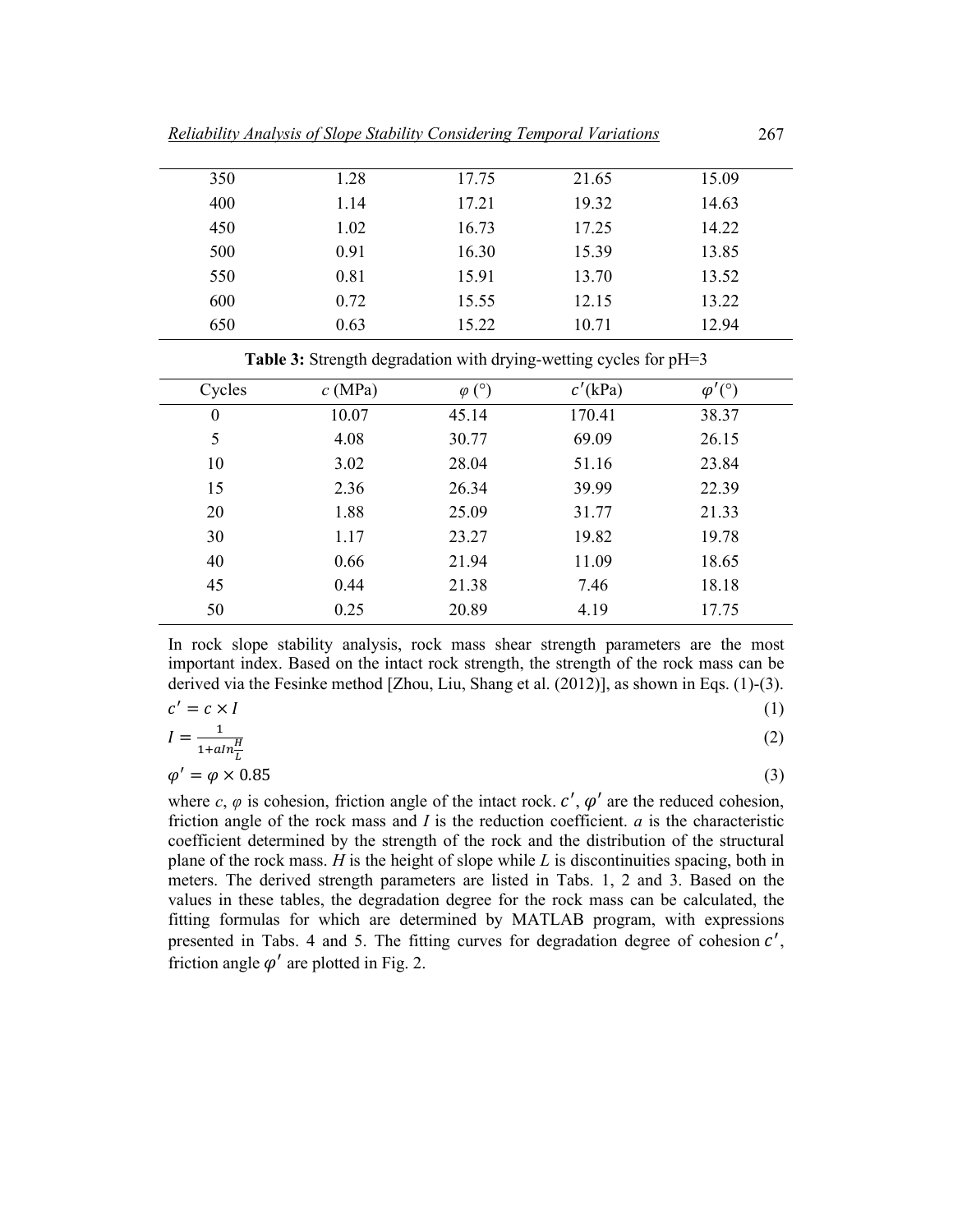| pΗ | Fitting formulas $(\%)$                     |
|----|---------------------------------------------|
|    | $y=9.695\ln(x+0.04786)+29.480$ $R^2=0.9993$ |
|    | $y=9.329\ln(x+0.03083)+32.551$ $R^2=0.9994$ |
|    | $y=16.528\ln(x+0.1529)+32.221$ $R^2=0.9996$ |

**Table 4:** Degradation degree fitting formulas (%) for cohesion  $c'$ 

where y is the degradation degree of the reduced cohesion  $c'$ , and  $x$  is the number of drying-wetting cycles.

| pΗ | Fitting formulas $(\% )$                   |
|----|--------------------------------------------|
|    | $y=6.503\ln(x+0.09875)+15.080 R^2=0.9992$  |
|    | $y=8.251\ln(x+0.2277)+12.260$ $R^2=0.9992$ |
|    | $y=9.658\ln(x+0.1991)+15.600$ $R^2=0.9999$ |

**Table 5:** Degradation degree fitting formulas  $\binom{0}{0}$  for friction angle  $\varphi'$ 

where *y* is the degradation degree of the reduced friction angle  $\varphi'$ , and *x* is the number of drying-wetting cycles.



**Figure 2:** Degradation degree fitting curves for: (a) cohesion  $c'$ , (b) friction angle  $\varphi'$ 

It is obvious that the degradation degree of the reduced cohesion  $c'$ , friction angle  $\varphi'$ increases with the drying-wetting cycles, in the pattern of logarithmic function. The degradation degree of the strength parameters in argillaceous sandstone slopes at specific drying-wetting cycles can be easily determined through the fitting formulas.

# **3 Rock slope stability analysis**

# *3.1 Traditional deterministic analysis*

To carry out the probabilistic analysis in this study, preliminary deterministic analysis has been implemented assuming a homogeneous rock slope. The factor of safety (Fs) is commonly utilized in traditional slope stability. The values of pH and drying-wetting cycles are considered when calculating the slope factor of safety. For the slope illustrated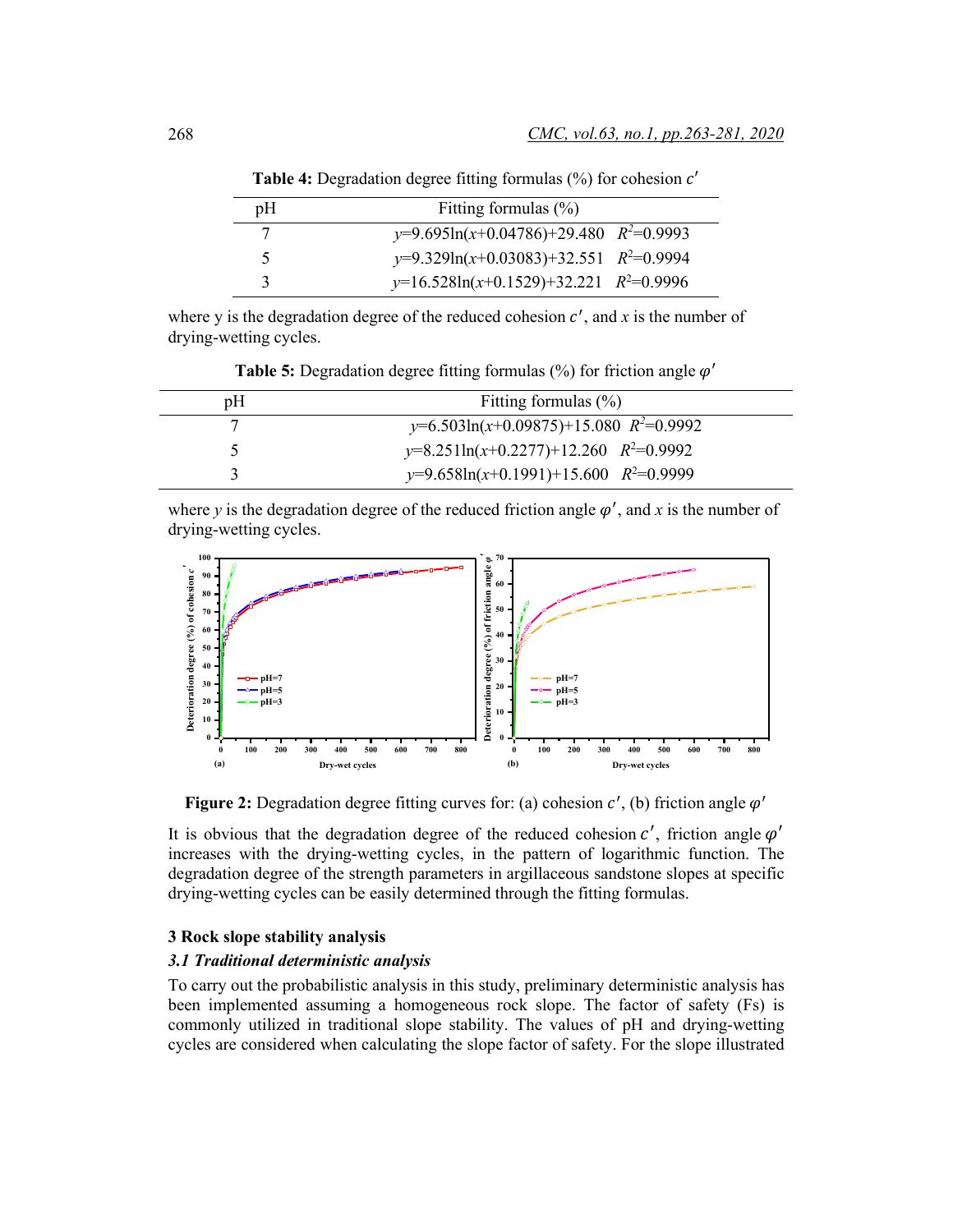in Fig. 1, the Fs values can be obtained via the limit equilibrium method (i.e., Simplified Bishop Method in this context) to give the data in Tab. 6. The plots in Fig. 3 indicate that the effects of the pH value and drying-wetting cycles on slope safety factor are significant.

| pH               | $\boldsymbol{7}$ | $\sqrt{5}$ | $\mathfrak{Z}$ |
|------------------|------------------|------------|----------------|
| Cycles           |                  |            |                |
| $\boldsymbol{0}$ | 7.534            | 7.534      | 7.534          |
| 5                | 4.367            | 4.248      | 3.592          |
| 10               | 3.985            | 3.848      | 2.895          |
| 15               | 3.751            | 3.603      | 2.454          |
| 20               | 3.581            | 3.424      | 2.131          |
| 30               | 3.334            | 3.166      | 1.646          |
| 40               | 3.156            | 2.979      | 1.270          |
| 45               | 3.081            | 2.902      | 1.101          |
| 50               | 3.014            | 2.832      |                |
| 100              | 2.561            | 2.363      |                |
| 150              | 2.284            | 2.078      |                |
| 200              | 2.083            | 1.872      |                |
| 250              | 1.926            | 1.709      |                |
| 300              | 1.796            | 1.576      |                |
| 350              | 1.681            | 1.462      |                |
| 400              | 1.582            | 1.361      |                |
| 450              | 1.493            | 1.271      |                |
| 500              | 1.414            | 1.189      |                |
| 550              | 1.341            | 1.116      |                |
| 600              | 1.272            | 1.048      |                |
| 650              | 1.208            |            |                |
| 700              | 1.147            |            |                |
| 750              | 1.088            |            |                |
| 800              | 1.034            |            |                |

Table 6: Fs values when for different pH values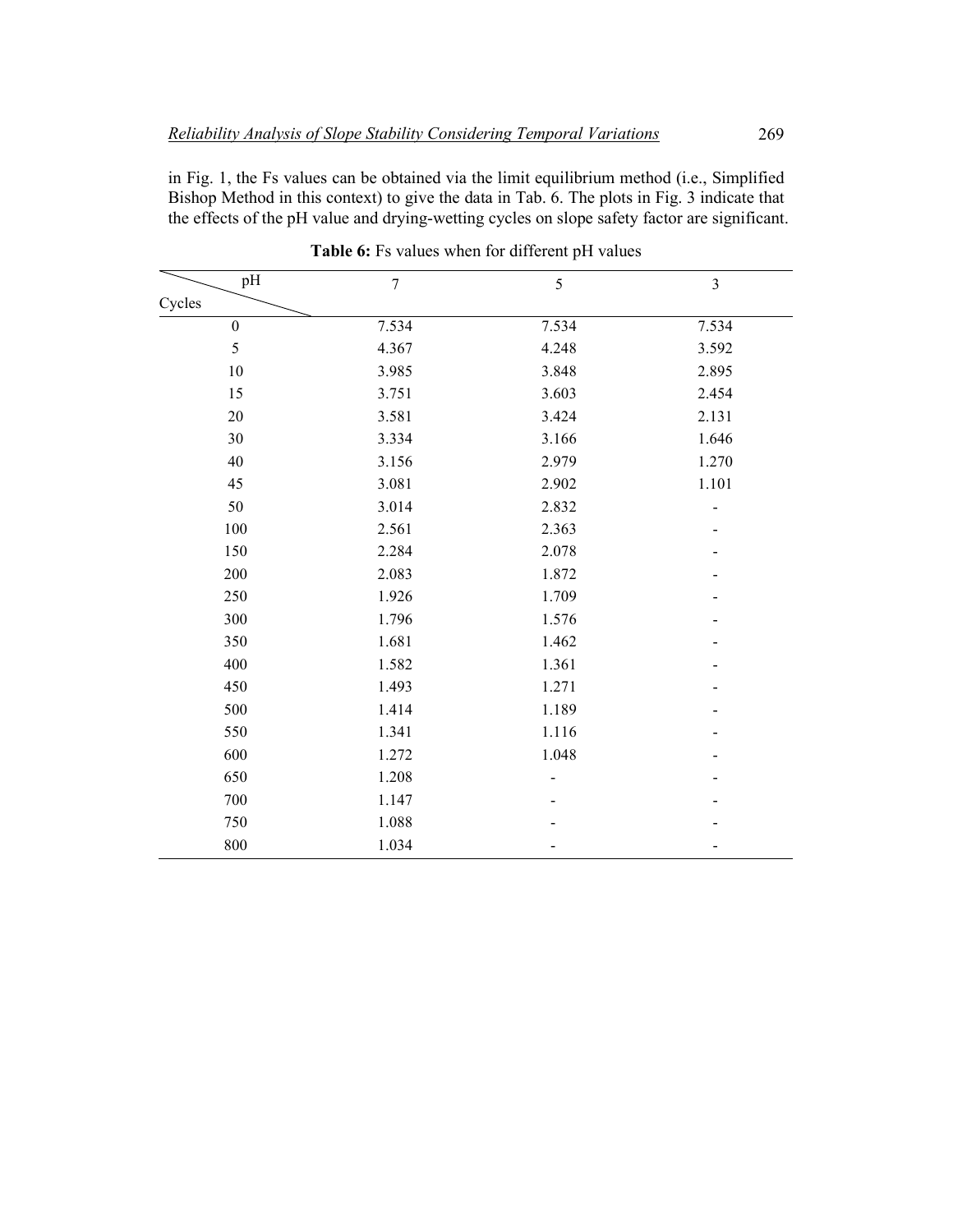

**Figure 3:** Effect of pH and dry-wet cycles on the safety factor (Fs) of slope

As shown in Fig. 3(a), the factor of safety decreases continuously with the number of drying-wetting cycles. For instance, the factor of safety decreases from 7.534 to 1.034 after 800 cycles when pH=7 while Fs decreases from 7.534 to 1.048 after 600 cycles when pH=5. By contrast, Fs decreases from 7.534 to 1.101 after 45 cycles when  $pH=3$ . Obviously, the lower the pH value is, the fewer cycles the slope can sustain before an impending failure. For simplicity, Fig. 3(b) only plots the results of the first 40 cycles as an example to illustrate the effect of the pH value on the factor of safety (Fs). In the process of gradual decrease of pH, the significant change appears in the influence of pH on the factor of safety of slope stability at any cycle, and this influential zone occurs between  $pH=3.0$  and  $pH=5.0$  (Fig. 2(b)), indicating that the Fs of argillaceous sandstone slope is sensitive to the pH value within this range. By contrast, the pH value between 5.0 and 7.0 has less significant impact on Fs for the argillaceous sandstone slope.

#### *3.2 Influence of temporal variation of rock properties*

As mentioned above, the drying-wetting cycles and the pH values will accelerate the shear strength degradation. However, few efforts have been made to systematically reveal the effect of this type of temporal variation of rock properties on the slope stability in the previous researches. Thus, this section intends to deal with this problem based on the calculated results from the Software Slide2. To show how the safety factors (Fs) of slip surfaces at various depths change with drying-wetting cycles in different pH values and to approximately estimate the Fs of the slip surface at certain depth, twelve typical plots of Fs as well as the slip surfaces after different drying-wetting cycles are shown in Fig. 4. In Fig. 4, the label is filled with different colors from top to bottom. And blue elements represent high Fs values while red elements correspond to low Fs values.

Without considering the temporal variation of rock mass properties, the Fs value will keep constant at 7.534. After comparison among these twelve trend charts, it is worth noting that the safety factors of the slip surfaces at the same depth decrease with the drying-wetting cycles in three typical pH values, which reveals a pattern of degradation of Fs. In the early period of the drying-wetting cycling, the slip surfaces with various Fs values at different depths display several layers with different colors, such as in Figs. 4(b), 4(c) and 4(f). As shown in Figs. 4(b), 4(c) and 4(d), the scale of the slip surfaces with low Fs values becomes bigger and bigger with the increase of the drying-wetting cycles with the passage of time.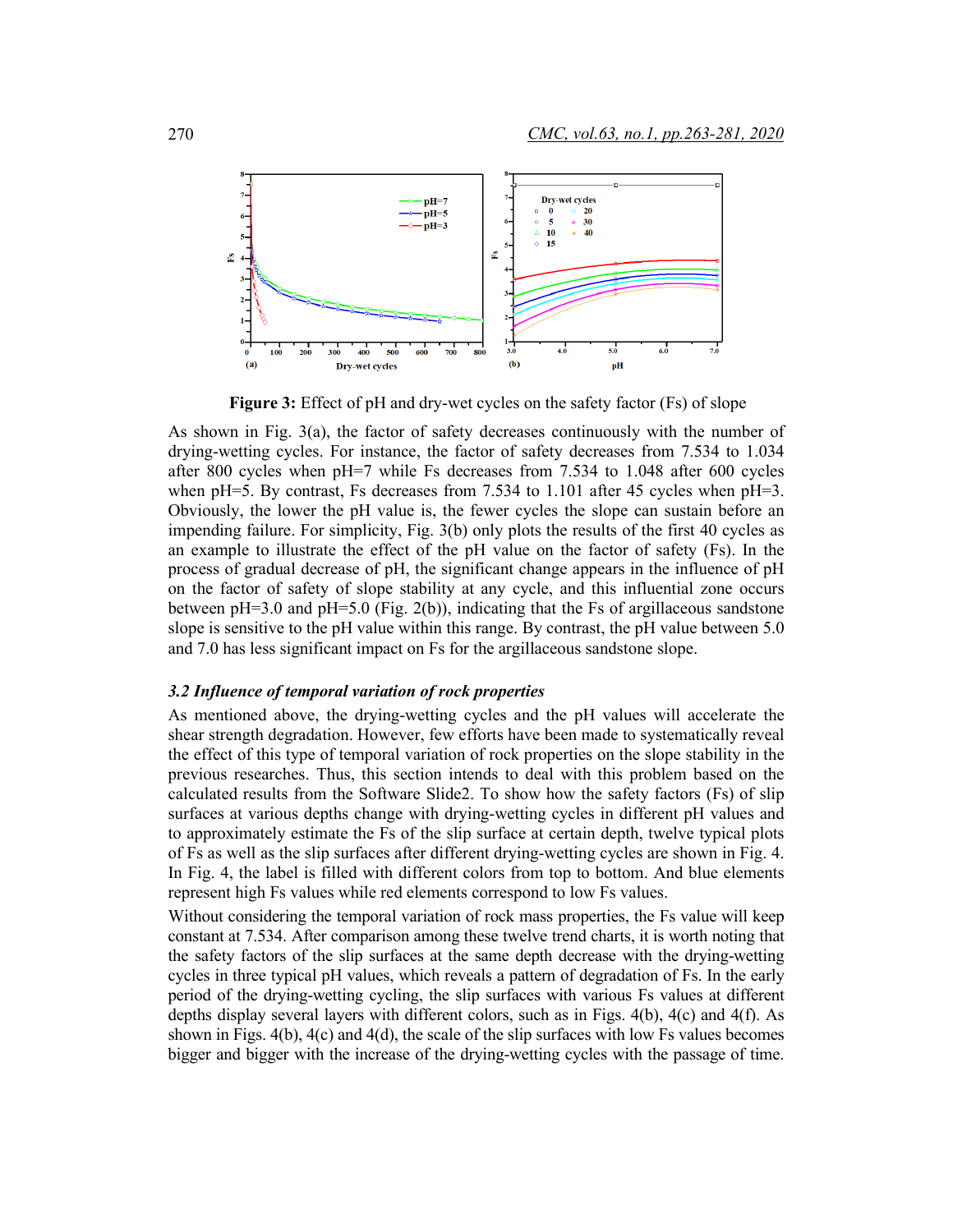And in Figs.  $4(f)$ ,  $4(g)$  and  $4(h)$  (or Figs.  $4(j)$ ,  $4(k)$  and  $4(l)$ ), there exist the similar phenomena.

Therefore, the temporal variation of rock mass properties has significant influence on the safety factor (Fs) of the slopes, and it cannot be overlooked in the stability analysis of the reservoir rock slopes.



**Figure 4:** Fs of the slip surfaces at various depths in different drying-wetting cycles for pH=3.0, 5.0, 7.0, respectively. (a) 0 cycles in pH=7.0; (b) 300 cycles in pH=7.0; (c) 600 cycles in pH=7.0; (d) 800 cycles in pH=7.0; (e) 0 cycles in pH=5.0; (f) 200 cycles in pH=5.0; (g) 400 cycles in pH=5.0; (h) 600 cycles in pH=5.0; (i) 0 cycles in pH=3.0; (j) 10 cycles in pH=3.0; (k) 30 cycles in pH=3.0; (l) 45 cycles in pH=3.0

# **4 MARS-based approach for further slope stability analysis**

To better understand the effect of pH value and drying-wetting cycles on the safety factor (Fs), multivariate adaptive regression splines (MARS) are used in this section for the surrogate model development. MARS was first proposed by Friedman [Friedman (1991)], as a nonlinear and nonparametric regression methodology that approximate the relationship between the inputs and the outputs. And there is no need for MARS to explore the form of the numerical function in advance, which is similar with neural networks [Zhang and Goh (2016); Zhang, Goh, Zhang et al. (2015); Guo, Zhuang and Rabczuk (2019); Goh, Zhang, Wang et al. (2019)].

Let y be the target dependent responses and  $X=(X_1, ..., X_p)$  be a vector of P input variables. Then it is hypothesized that the data are generated on the basic of an unknown "true" model. For a continuous response, this would be:

$$
y = f(X_1, ..., X_p) + e = f(X) + e
$$
 (4)

where e is the fitting error. f is the model built by MARS, being made up of basic functions (BFs) that are splines piecewise polynomial functions. For simplicity, only the piecewise linear function is considered in this context. And the piecewise linear functions are in the form of  $max(0, x-t)$ . This means that only the positive part is utilized, otherwise the value zero will be given to it. The  $max(0, x-t)$  is defined as follows: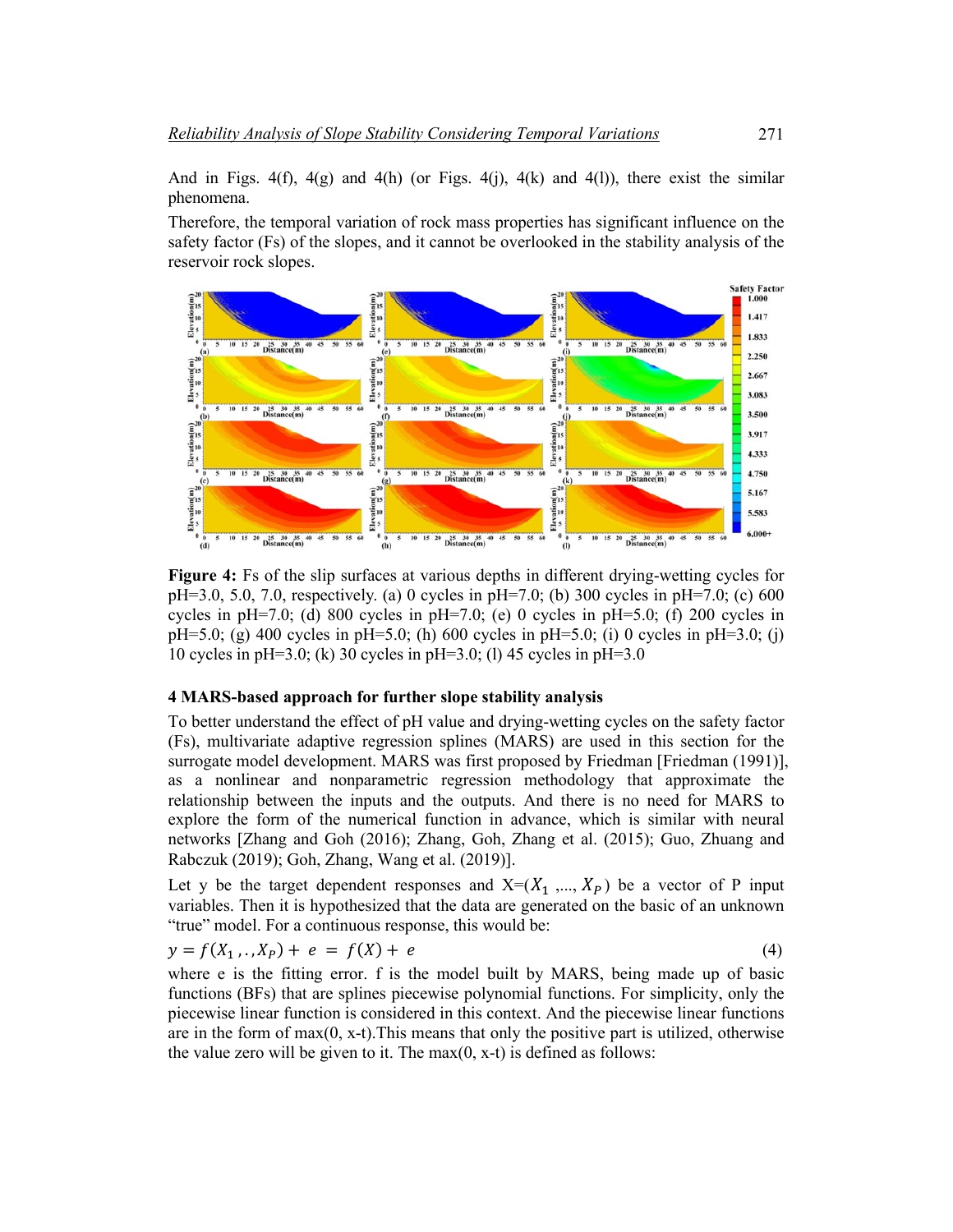$$
max(0, x - t) = \begin{cases} x - t, \text{if } x \ge t \\ 0, \text{otherwise} \end{cases}
$$
 (5)

Based on the MARS, the model  $f(x)$  can be defined as follows:

 $f(x) = a_0 + \sum_{i=1}^{M} a_i B_i(X)$  $\frac{M}{i=1} a_i B_i(X)$  (6) where the coefficients  $a_i$  in Eq. (6) are constants, obtained by the least-squares method. And each  $B_i(X)$  is a basic function or the combination of two or more spline functions

(Higher orders can be utilized only when the data warrants it. For simplicity, at most

second-order is adopted). According to MARS, it is achieved by a two-phase process. The forward phase adds functions and finds potential knots to improve the performance, producing a complicated and overfit model. And the backward phase is used to prune the least effective BFs. Considering that a current model is with M basis functions, and the next pair is added to the model as follows:

$$
\hat{a}_{M+1}B_m(X)max(0, x_j - t) + \hat{a}_{M+2}B_m(X)max(0, t - x_j)
$$
\n(7)

where  $\hat{a}_{M+1}$  and  $\hat{a}_{M+2}$  are estimated by the methodology of the least-squares method and  $B_m(X)$  is the formerly determined BF with  $0 \le m \le M$ . The process of adding BFs will not stop until the model reaches some maximum number, generally producing a purposely over-fitted model.

In order to minimize the number of terms, a process called backward deletion follows. The backward procedure optimizes the model by pruning the redundant basis functions which have the lowest contribution to the model until the best sub-model is found. Then, the optimal MARS model is regarded as the sub-model which has the smallest value of *GCV* (generalized cross-validation) [Zhang and Goh (2013); Zhang, Zhang and Goh (2017); Goh, Zhang, Zhang et al. (2018); Zhang, Zhang, Wang et al. (2019); Liu, Zhang, Cheng et al. (2019)]. For a training data set with *N* observations, *GCV* is computed as:

$$
GCV = \frac{\frac{1}{N} \sum_{i=1}^{N} \left[ y_i - f(x_i) \right]^2}{\left[ 1 - \frac{M + d \times \frac{M - 1}{2}}{N} \right]^2}
$$
\n(8)

where *M* is the number of basic functions; *d* is the penalizing parameter, according to Friedman [Friedman (1991)], it has a default value of 3; *N* is the number of observations, and  $f(x_i)$  is the predictive values of the MARS model.

Based on the factor of safety (Fs) of the slope at different drying-wetting cycles considering the effect of the pH value, the MARS-based mathematical equation of Fs is expressed as:

$$
y = \alpha_0 + \sum_{i=1}^{14} \alpha_i BF_i
$$
 (9)

where y denotes the factor of safety, the values of the coefficients for the equation above are shown in Tab. 7 and  $BF_i$  ( $i=1, 2, 3, \cdots, 14$ ) are basic functions, the equations of which shown in Tab. 8 below. Fig. 5 shows the plot of the factor of safety estimated by using Eq. (9) *vs.* the 163 calculated Fs values through Software Slide2. Eq. (9) is reasonably accurate with a high coefficient of determination  $(R^2)$  of 0.9995. Therefore, it can be used to predict the Fs of the slope at certain drying-wetting cycles under a given pH value.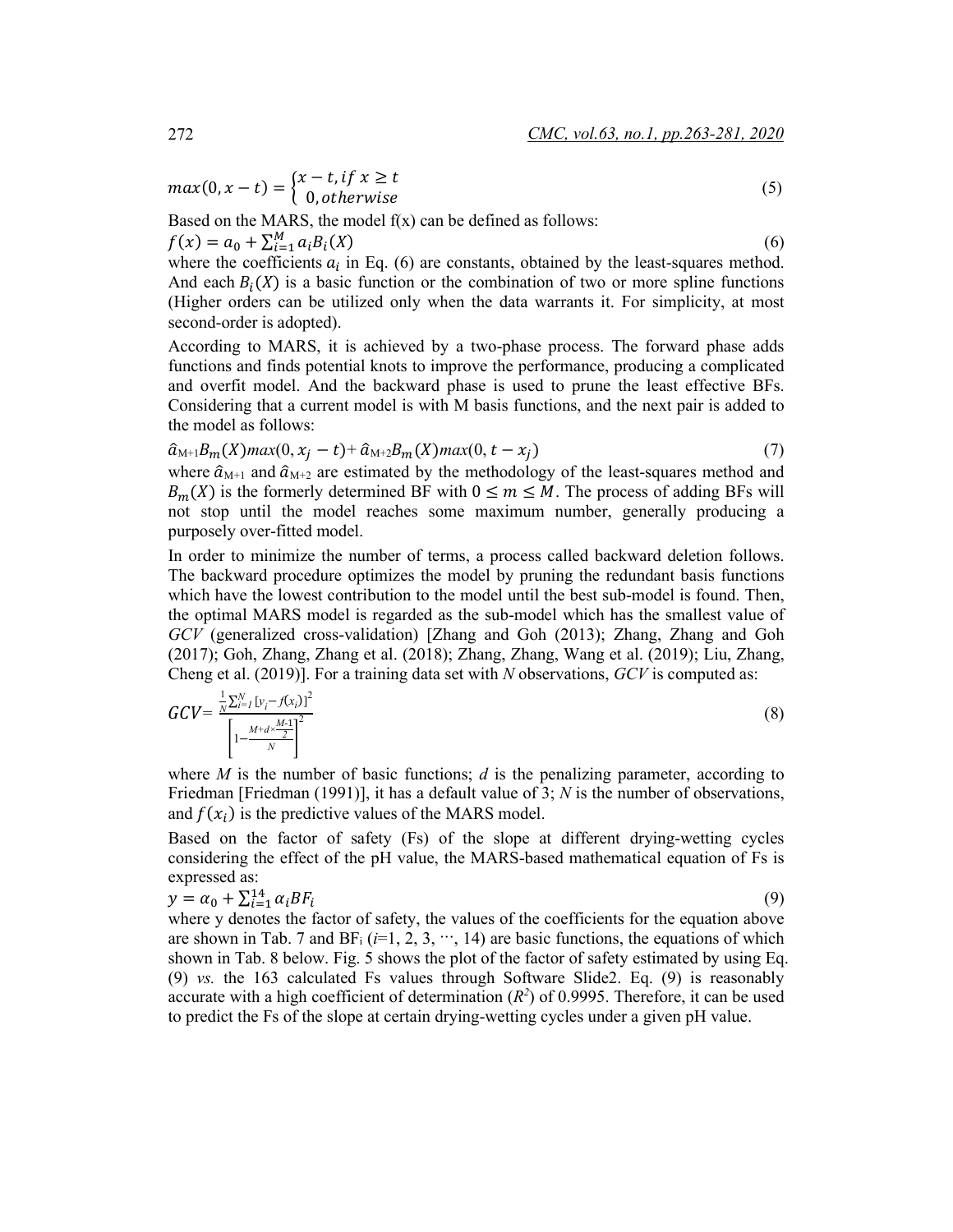| <b>Table 7:</b> The values of the coefficients $\alpha_i$ (i=0, 1, 2, , 14) |                                  |                           |  |  |  |
|-----------------------------------------------------------------------------|----------------------------------|---------------------------|--|--|--|
| $\alpha_0 = 2.9812$                                                         | $\alpha$ <sub>5</sub> =0.0012524 | $\alpha_{10} = 0.016175$  |  |  |  |
| $\alpha_1 = -0.019265$                                                      | $\alpha_6 = -0.00022054$         | $\alpha_{11} = 0.02834$   |  |  |  |
| $\alpha_2 = 0.031586$                                                       | $\alpha_7 = 0.010639$            | $\alpha_{12} = 0.0030972$ |  |  |  |
| $\alpha_3 = 0.11263$                                                        | $\alpha_8 = 0.0067142$           | $\alpha_{13} = 0.007013$  |  |  |  |
| $\alpha_4 = -2.350$                                                         | $\alpha$ <sub>9</sub> =0.0010677 | $\alpha_{14} = 0.0010591$ |  |  |  |
|                                                                             |                                  |                           |  |  |  |

|  |  |  |  |  |  |  |  | Table 8: The basic functions and corresponding equations of MARS model |
|--|--|--|--|--|--|--|--|------------------------------------------------------------------------|
|--|--|--|--|--|--|--|--|------------------------------------------------------------------------|

| $BF1 = max(0, Xl - 20)$ | $BF6 = BF5 \times max(0, X_2-5)$ | $BF11 = max(0, 15-Xl)$     |
|-------------------------|----------------------------------|----------------------------|
| $BF2 = max(0, 20-Xl)$   | $BF7 = BF5 \times max(0, 5-X_2)$ | $BF12 = max(0, Xl - 1200)$ |
| BF3= $max(0, X_2-5)$    | $BF8 = max(0, X1 - 60)$          | $BF13 = max(0, Xl - 40)$   |
| $BF4 = max(0, 5-X_2)$   | $BF9 = max(0, X1 - 400)$         | $BF14 = max(0, 240 - Xl)$  |
| $BF5 = max(0, 180-X_I)$ | $BF10=BF4\times max(0, 15-Xl)$   |                            |

where  $X_l$  denotes the number of drying-wetting cycles, and  $X_2$  denotes the pH value.



**Figure 5:** Predicted factor of safety  $Fs_{MARS}$  versus the calculated  $Fs_{Slide2}$ 

#### **5 Reliability analysis of rock slope stability**

There exist uncertainty and temporal variations in the rock mass properties, which cannot be considered in the deterministic analysis in Section 3. Hence, a reliability-based approach is taken into consideration in this section to evaluate the reliability of rock slope stability. The cohesion and friction angle are assumed to be random variables. In this study, shear strength parameters are assumed to be characterized statistically by a normal distribution. In conventional analyses of slope reliability based on the LEM, the reliability index of slopes is generally calculated [Faravelli (1989); Duzgun, Yucemen and Karpuz (2003); Griffiths and Fenton (2004); Griffiths, Huang and Fenton (2009)] and the safety factor of the slope is utilized to calculate the integrated failure probability of the slope. When the factor of safety (Fs) equals to or greater than the unity, the slope is stable (safe), and when the factor of safety is less than 1.0, the slope is unstable (impending failure). Hence, the failure performance function of the slope is defined as follows:

$$
G(i) = \begin{cases} 0, \ Fs(i) \ge 1.0 \\ 1, \ Fs(i) < 1.0 \end{cases} \tag{10}
$$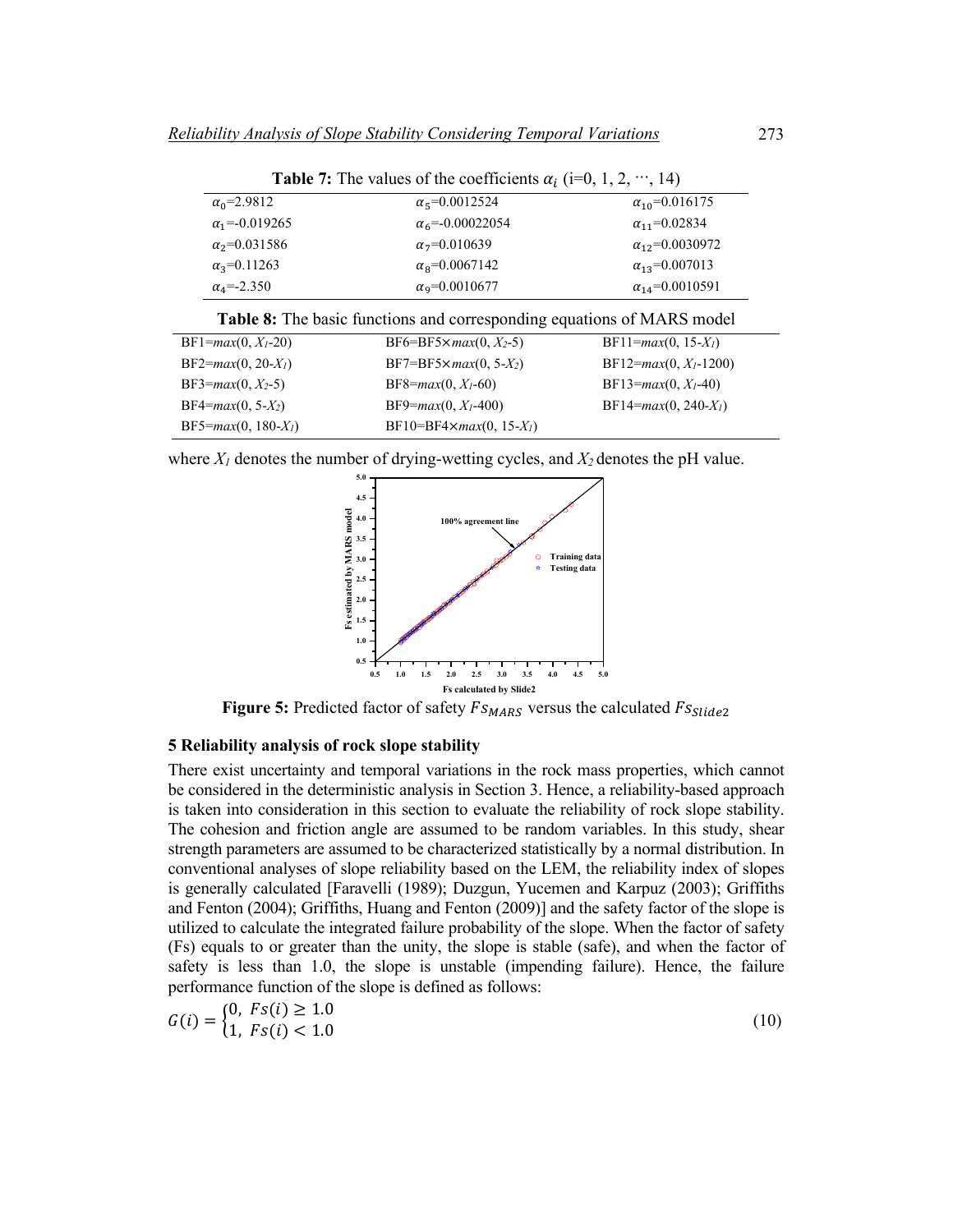where  $i = 1, \dots, N$ , and N is the number of the samples to be calculated.

Then, the failure probability and the reliability index [Ghasemi, Kerfriden, Bordas et al. (2015)] of the slope can be computed as follows:

$$
P_f = \frac{1}{N} \sum_{i=1}^{N} G(i)
$$
\n(11)

$$
\beta = \Phi^{-1}(1 - P_f) \tag{12}
$$

where  $\Phi^{-1}(x)$  is the inverse function of the standard normal distribution function. Herein, a histogram of the factor of safety (Fs) in Fig. 6 is taken as an example to graphically illustrate the probability of failure  $(P_f)$ , which is equal to the highlighted black area (FS<1) of the histogram divided by the total area of the histogram. And the statistics of the highlighted data are listed on the diagram. In this example, it reveals that 103/1000 points have a safety factor less than 1. This means the probability of failure equals 10.3%.

#### **Highlighted Data = Factor of Safety - bishop simplified < 1 (103 points)**



**Figure 6:** Histogram of the factor of safety (Fs)

In this section, three kinds of changing trends of  $COV_c$  and  $COV_\varphi$  are hypothesized (Tab. 9). Furthermore, different values of correlation coefficient  $\rho_{c,\varphi}$  are also considered in the following ( $\rho_{c,\varphi}$ =-0.5, 0, 0.5). In the reliability analysis of slope stability, the analysis process is repeated until stable statistics of the outputs are obtained using 1000 Monte Carlo runs [Malkawi, Hassan and Sarma (2001); Park, West and Woo (2005); Li, Cassidy, Wang et al. (2012); Johari, Momeni and Javadi (2015)] to ensure that the calculated failure probability  $P_f$  can reach convergence.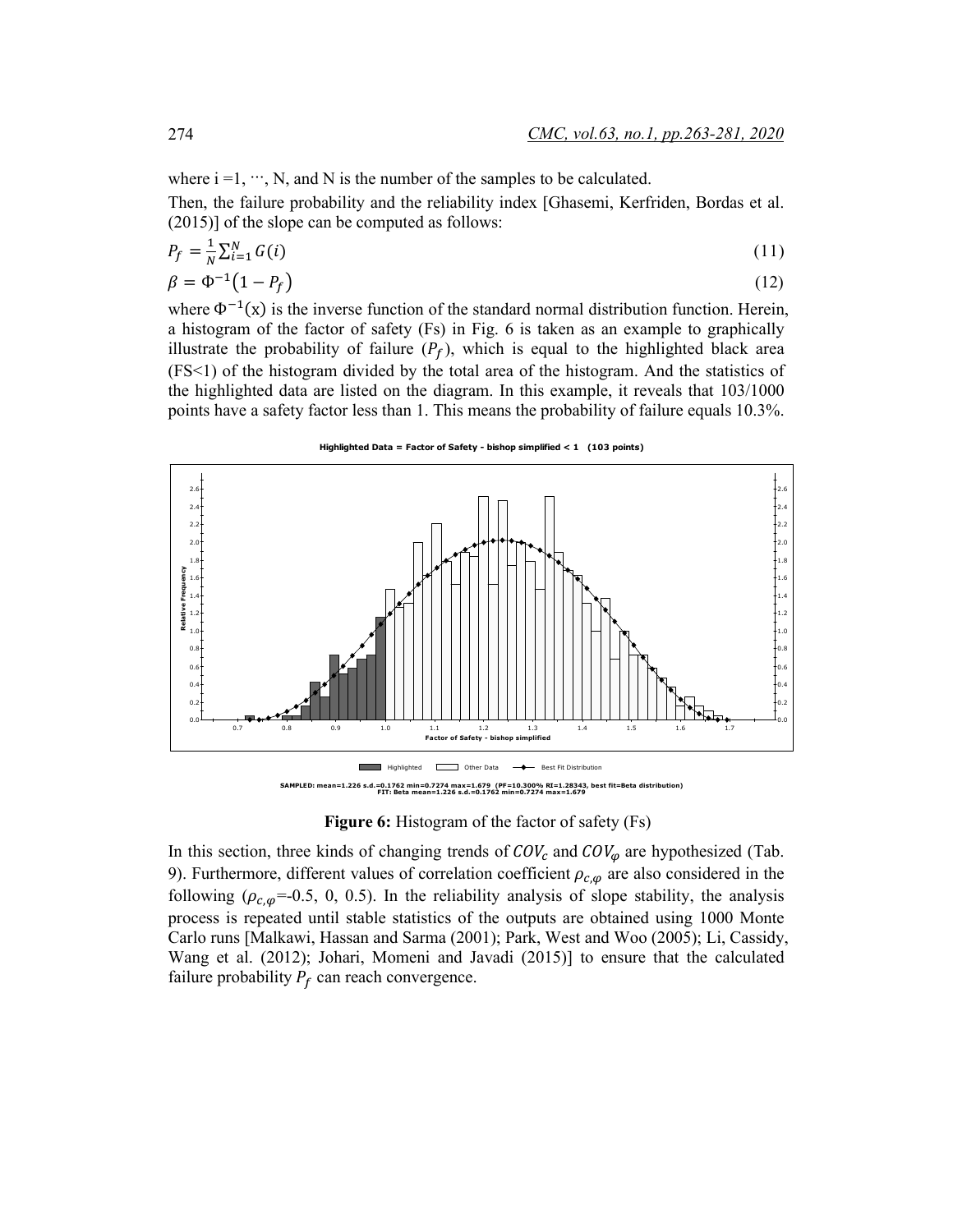**Table 9:** Three kinds of changing trends of *COVc* and *COV<sup>φ</sup>*

| Cycles |                 | $\boldsymbol{0}$ | 10   | 20   | 30    | 40   | 45   | 50   |
|--------|-----------------|------------------|------|------|-------|------|------|------|
| COV    |                 |                  |      |      |       |      |      |      |
| Case 1 | $COV_c$         | 0.3              |      |      |       |      |      |      |
|        | $COV_{\varphi}$ | 0.1              |      |      |       |      |      |      |
| Case 2 | $COV_c$         | 0.10             | 0.13 | 0.16 | 0.19  | 0.22 | 0.25 | 0.30 |
|        | $COV_{\omega}$  | 0.05             | 0.06 | 0.07 | 0.075 | 0.08 | 0.09 | 0.10 |
| Case 3 | $COV_c$         | 0.10             | 0.13 | 0.16 | 0.19  | 0.22 | 0.25 | 0.30 |
|        | $COV_{\varphi}$ | 0.10             | 0.09 | 0.08 | 0.075 | 0.07 | 0.06 | 0.05 |



**Figure 7:** Effect of pH and correlation coefficient  $\rho_{c,\varphi}$  on the reliability index of slope in Case 1



**Figure 8:** Effect of pH and correlation coefficient  $\rho_{c,\varphi}$  on the reliability index of slope in Case 2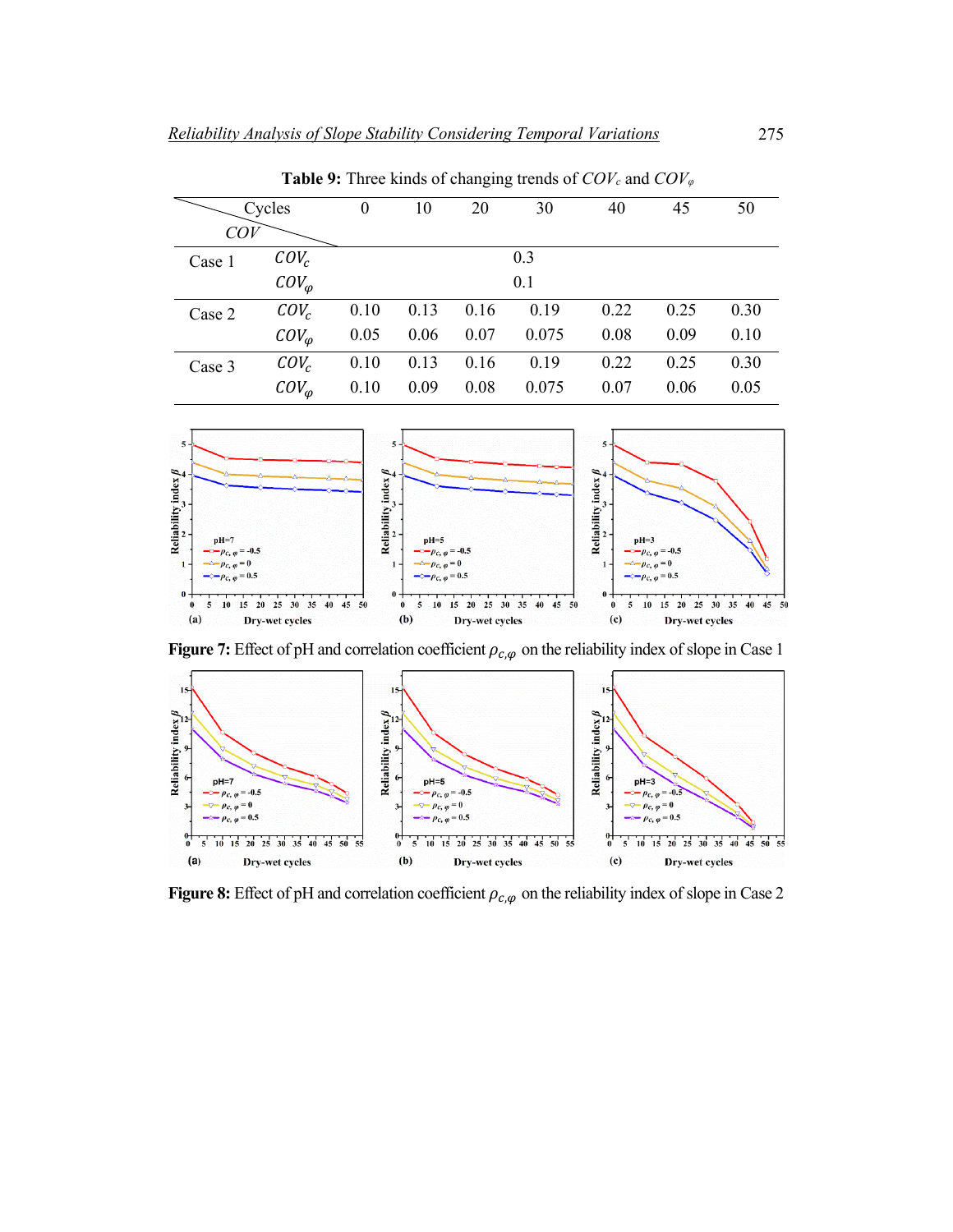

**Figure 9:** Effect of pH and correlation coefficient  $\rho_{c,\varphi}$  on the reliability index of slope in Case 3

Figs. 7-9 illustrate the variation of the reliability index *β* with respect to various pH values and changing trends of  $COV_c$ ,  $COV_\varphi$ , and these three cases all take the effect of the correlation coefficient  $\rho_{c,\varphi}$  into consideration. Fig. 7 demonstrates the effect of the value of pH and correlation coefficient  $\rho_{c,\varphi}$  on the reliability index of slope in Case 1 (Tab. 9), where  $COV_c = 0.3$ ,  $COV_\varphi = 0.1$ . And Figs. 8 and 9 illustrate the influence of the pH value and correlation coefficient  $\rho_{c,\omega}$  on the reliability index of slope stability in Cases 2 and 3 (Tab. 9), respectively.

It can be seen from Figs. 7-9 that the reliability index  $\beta$  decreases with the drying-wetting cycles. And after the same cycle, the lower the value of pH is, the lower the reliability index  $\beta$  will be. According to Figs. 7(a) and 7(b), the reliability index  $\beta$  decreases only a bit in general. Fig. 7(c) shows that the reliability index  $\beta$  declines obviously with dryingwetting cycles. This phenomenon reveals that the reliability index *β* is less sensitive to the pH range of 5.0-7.0 than that from 3.0 to 5.0 when both  $COV_c$  and  $COV_\omega$  keep constant. Also, the changing trend line of the reliability index  $\beta$  ( $\rho_{c,\varphi}$ =-0.5) almost parallels with that of the reliability index  $\beta$  (either  $\rho_{c,\varphi}=0$  or  $\rho_{c,\varphi}=0.5$ ). To some extent, this may be consistent with the results in Section 3.1 that the pH value from 5.0 to 7.0 has slighter effect on the Fs of the argillaceous sandstone slope compared to the pH value between 3.0 and 5.0.

According to Figs. 8 and 9 where  $COV_c$  and  $COV_\omega$  change with the drying-wetting cycles, the difference between reliability index  $\beta$  at certain cycle seems to show opposite tendency towards the difference between  $COV_c$  and  $COV_{\omega}$ . To be specific, however each of  $COV_c$  and  $COV_\varphi$  changes, as long as the difference between them gets greater, the difference in reliability index  $\beta$  of  $\rho_{c,\varphi}$ =-0.5, 0, 0.5 becomes less significant with the increase of the drying-wetting cycles.

Based on the analysis above, it can be concluded that the reliability index *β* is lower when the slope is in the acidic environment with a smaller pH value, which is consistent with the results in Section 3.1 in that the Fs of the argillaceous sandstone slope varies a lot in the pH value range of 3.0-5.0. It should also be noted that  $\beta$  declines with  $\rho_{c,\varphi}$  changing from -0.5 to 0.5 when  $COV_c$ ,  $COV_\omega$ , the value of pH and drying-wetting cycles keep unchanged. It is well organized that reservoir water level fluctuation may affect the stability of reservoir rock slope. Although this study focuses on the temporal variation of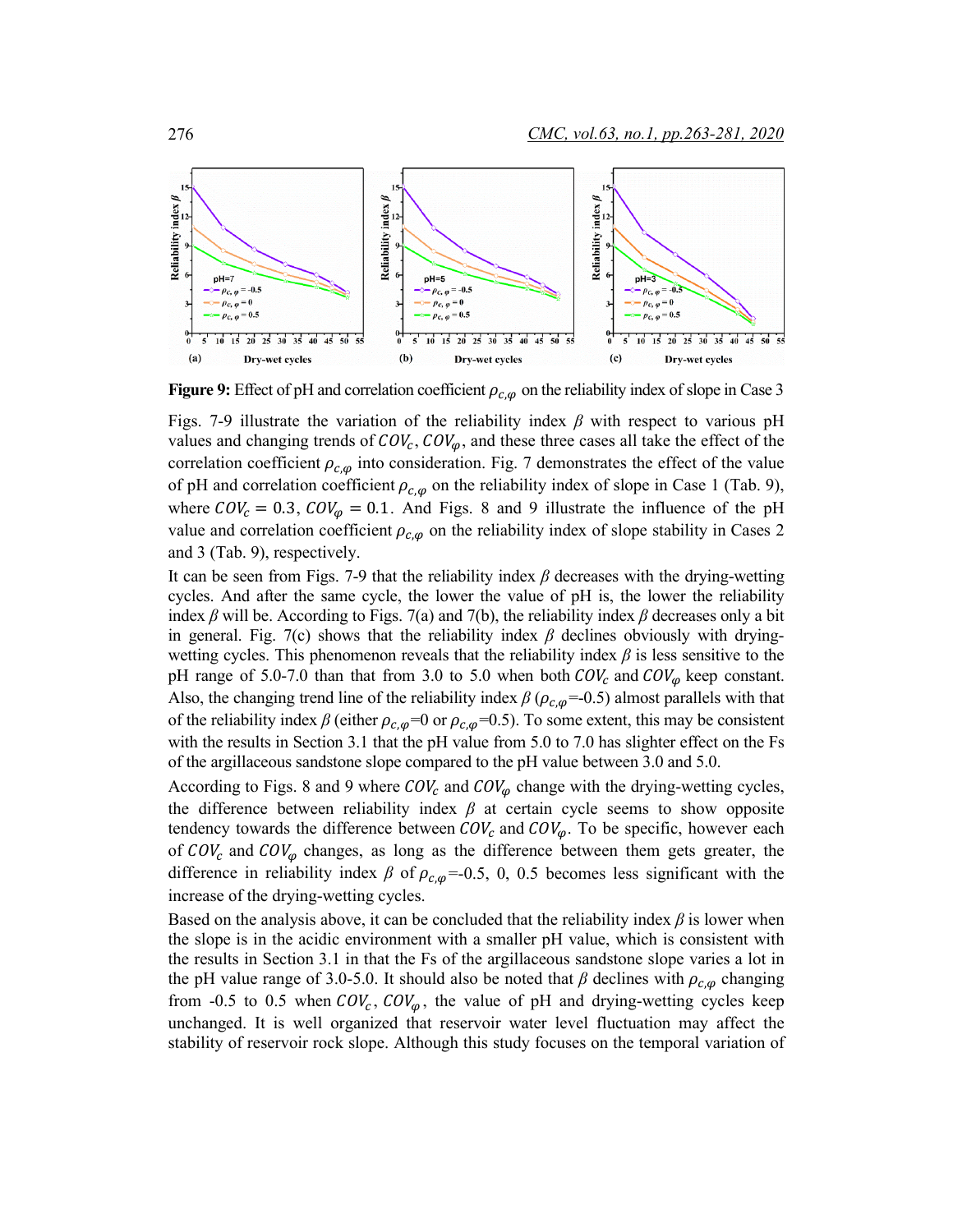rock-mass properties on the slope stability, it can be extended to consider the effect of water level fluctuation by solving the corresponding partial differential equations of seepage modeling with the aid of advanced numerical methods [Ghasemi, Park and Rabczuk (2017); Ghasemi, Park and Rabczuk (2018)].

#### **6 Summary and conclusions**

In this study, both the deterministic and probabilistic analysis are conducted to explore the influence of the temporal variation of rock properties on the slope stability. A MARSbased predictive model is developed to relate Fs to the pH value and the drying-wetting cycles *N*. The following conclusions can be drawn from this study:

- (1) The relationships among the pH value, drying-wetting cycles *N* and factor of safety (Fs) in temporally variable rocks can be well estimated using MARS. The proposed MARS-based predictive model is able to calculate the Fs accurately and efficiently.
- (2) Both the Fs and the reliability index *β* decline with the decrease of the pH value. The Fs of the argillaceous sandstone slope is more sensitive to the pH value between 3.0 and 5.0 than that between 5.0 and 7.0. Hence, the pH value should be properly considered in the reservoir rock slope stability analysis.
- (3) The spatial variations of rock properties (i.e.,  $COV_c$ ,  $COV_\omega$  and the correlation coefficient  $\rho_{c,\varphi}$ ) have significant effect on the reliability analysis of rock slope stability. And there exist different reliability index values in the slope with the same shear strength parameters when  $COV_c$ ,  $COV_{\omega}$  and  $\rho_{c,\omega}$  are different.
- (4) Ignoring the temporal variation of rock properties may overestimate the Fs and the reliability index *β* of the rock slope. Therefore, the temporal variations of rock mass properties should be taken into consideration in the reliability analysis of rock slope stability.

**Acknowledgement:** The authors are grateful to the financial support from Natural Science Foundation of Chongqing, China (cstc2018) cyjAX0632), the Venture & Innovation Support Program for Chongqing Overseas Returnees (cx2017123), as well as Chongqing Engineering Research Center of Disaster Prevention & Control for Banks and Structures in Three Gorges Reservoir Area (SXAPGC18ZD01, SXAPGC18YB03). In addition, the authors would like to express their appreciation to Liu et al. [Liu, Zhang and Fu (2014)] for making their test results available for this work.

**Conflicts of Interest:** The authors declare that they have no conflicts of interest to report regarding the present study.

# **References**

**Bishop, A. W.** (1955): The use of the slip circle in the stability analysis of slopes. *Geotechnique*, vol. 5, no. 1, pp. 7-17.

**Cho, S. E.** (2007): Effects of spatial variability of soil properties on slope stability. *Engineering Geology*, vol. 92, no. 3-4, pp. 97-109.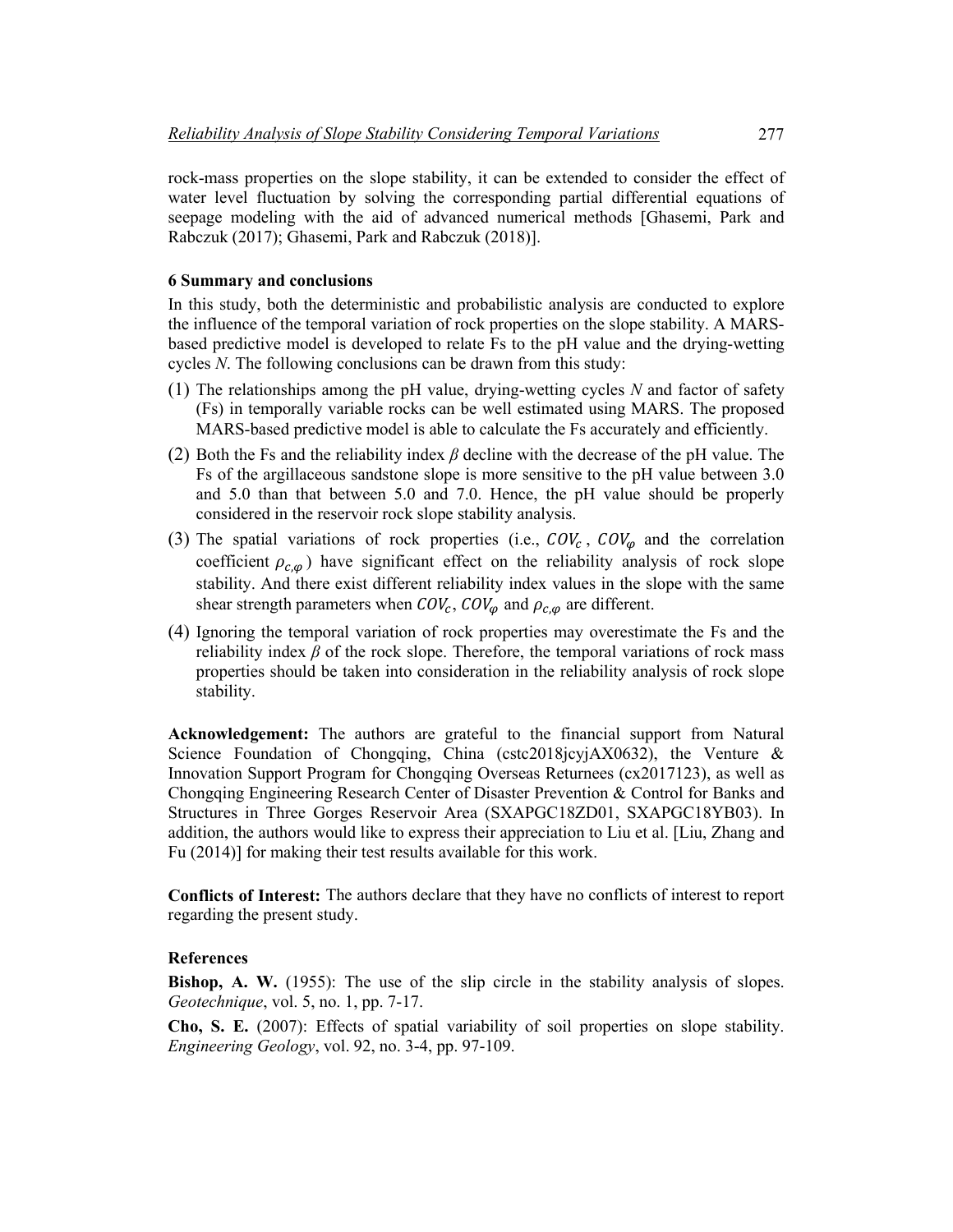**Drescher, A.; Michalowski, R. L.** (2009): Three-dimensional stability of slopes and excavations. *Geotechnique*, vol. 59, no. 10, pp. 839-850.

**Duzgun, H. S. B.; Yucemen, M. S.; Karpuz, C.** (2003): A methodology for reliabilitybased design of rock slopes. *Rock Mechanics and Rock Engineering*, vol. 36, no. 2, pp. 95-120.

**Faravelli, L.** (1989): Response-surface approach for reliability analysis. *Journal of Engineering Mechanics*, vol. 115, no. 12, pp. 2763-2781.

**Friedman, J. H.** (1991): Multivariate adaptive regression splines. *Annals of Statistics*, vol. 19, no. 1, pp. 1-67.

**Ghasemi, H.; Brighenti, R.; Zhuang, X.; Muthu, J.; Rabczuk, T.** (2015): Optimal fiber content and distribution in fiber-reinforced solids using a reliability and NURBS based sequential optimization approach. *Structural and Multidisciplinary Optimization*, vol. 51, no. 1, pp. 99-112.

**Ghasemi, H.; Kerfriden, P.; Bordas, S. P.; Muthu, J.; Zi, G. et al.** (2015): Probabilistic multiconstraints optimization of cooling channels in ceramic matrix composites. *Composites Part B: Engineering*, vol. 81, pp. 107-119.

**Ghasemi, H.; Park, H. S.; Rabczuk, T.** (2017): A level-set based IGA formulation for topology optimization of flexoelectric materials. *Computer Methods in Applied Mechanics and Engineering*, vol. 313, pp. 239-258.

**Ghasemi, H.; Park, H. S.; Rabczuk, T.** (2018): A multi-material level set-based topology optimization of flexoelectric composites. *Computer Methods in Applied Mechanics and Engineering*, vol. 332, pp. 47-62.

**Ghasemi, H.; Rafiee, R.; Zhuang, X.; Muthu, J.; Rabczuk, T.** (2014): Uncertainties propagation in metamodel-based probabilistic optimization of CNT/polymer composite structure using stochastic multi-scale modeling. *Computational Materials Science*, vol. 85, pp. 295-305.

**Goh, A. T. C.; Zhang, R. H.; Wang, W.; Wang, L.; Liu, H. L. et al.** (2019): Numerical study of the effects of groundwater drawdown on ground settlement for excavation in residual soils. *Acta Geotechnica*.

**Goh, A. T. C.; Zhang, W. G.; Zhang, Y. M.; Xiao, Y.; Xiang, Y. Z.** (2016): Determination of EPB tunnel-related maximum surface settlement: a multivariate adaptive regression splines approach. *Bulletin of Engineering Geology and the Environment*, vol. 77, pp. 489-500.

**Griffiths, D. V.; Fenton, G. A.** (2004): Probabilistic slope stability analysis by finite elements. *Journal of Geotechnical and Geoenvironmental Engineering*, vol. 130, no. 5, pp. 507-518.

**Griffiths, D. V.; Huang, J.; Fenton, G. A.** (2009): Influence of spatial variability on slope reliability using 2-D random fields. *Journal of Geotechnical and Geoenvironmental Engineering*, vol. 135, no. 10, pp. 1367-1378.

**Guo, H.; Zhuang, X.; Rabczuk, T.** (2019): A deep collocation method for the bending analysis of kirchhoff plate. *Computers, Materials & Continua*, vol. 59, no. 2, pp. 433-456.

**Johari, A.; Momeni, M.; Javadi, A.** (2015): An analytical solution for reliability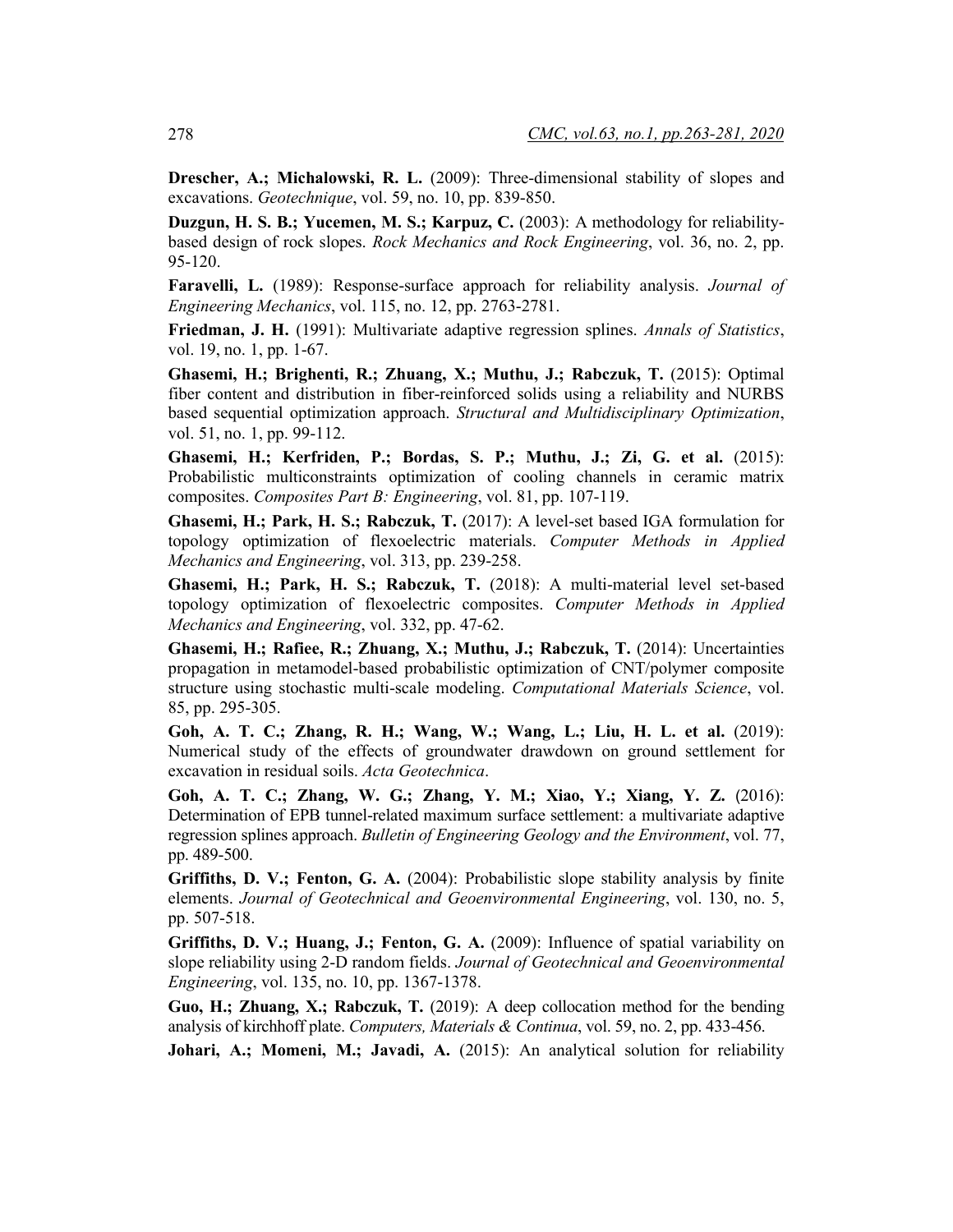assessment of pseudo-static stability of rock slopes using jointly distributed random variables method. *Iranlan Journal of Science and Technology-Transactions of Civli Engineering*, vol. 39, no. C2, pp. 351-363.

**Li, A. J.; Cassidy, M. J.; Wang, Y.; Merifield, R. S.; Lyamin, A. V.** (2012): Parametric Monte Carlo studies of rock slopes based on the Hoek-Brown failure criterion. *Computers and Geotechnics*, vol. 45, pp. 11-18.

**Li, A. J.; Lyamin, A. V.; Merifield, R. S.** (2009): Seismic rock slope stability charts based on limit analysis methods. *Computers and Geotechnics*, vol. 36, no. 1-2, pp. 135-148.

**Li, L.; Wang, Y.; Cao, Z.; Chu, X.** (2013): Risk de-aggregation and system reliability analysis of slope stability using representative slip surfaces. *Computers and Geotechnics*, vol. 53, pp. 95-105.

Liu, L. L.; Cheng, Y. M. (2018): System reliability analysis of soil slopes using an advanced kriging metamodel and Quasi-Monte Carlo simulation. *International Journal of Geomechanics*, vol. 18, no. 8.

**Liu, L.; Zhang, S.; Cheng, Y. M.; Liang, L.** (2019): Advanced reliability analysis of slopes in spatially variable soils using multivariate adaptive regression splines. *Geoscience Frontiers*, vol. 10, no. 2, pp. 671-682.

**Liu, X. R.; Zhang, L.; Fu, Y.** (2014): Experimental study of mechanical properties of argillaceous sandstone under wet and dry cycle in acid environment. *Rock and Soil Mechanics*, vol. 35, no. 2, pp. 45-52.

**Liu, X.; Wang, Y.; Li, D. Q.** (2019): Investigation of slope failure mode evolution during large deformation in spatially variable soils by random limit equilibrium and material point methods. *Computers and Geotechnics*, vol. 111, pp. 301-312.

**Malkawi, A. I. H.; Hassan, W. F.; Sarma, S. K.** (2001): Global search method for locating general slip surface using Monte Carlo techniques. *Journal of Geotechnical and Geoenvironmental Engineering*, vol. 127, no. 8, pp. 688-698.

**Matsuo, M.; Kuroda, K.** (1974): Probabilistic approach to design of embankments. *Soils and Foundations*, vol. 14, no. 2, pp. 1-17.

**Merifield, R. S.; Lyamin, A. V.; Sloan, S. W.** (2006): Limit analysis solutions for the bearing capacity of rock masses using the generalised Hoek-Brown criterion. *International Journal of Rock Mechanics and Mining Sciences*, vol. 43, no. 6, pp. 920-937.

**Oguz, E. A.; Yalcin, Y.; Huvaj, N.** (2017): Probabilistic slope stability analyses: effects of the coefficient of variation and the cross-correlation of shear strength parameters. *Geotechnical Frontiers*, no. 278, pp. 363-371.

**Pan, Q.; Xu, J.; Dias, D.** (2017): Three-dimensional stability of a slope subjected to seepage forces. *International Journal of Geomechanics*, vol. 17, no. 8.

**Park, H. J.; West, T. R.; Woo, I.** (2005): Probabilistic analysis of rock slope stability and random properties of discontinuity parameters, Interstate Highway 40, Western North Carolina, USA. *Engineering Geology*, vol. 79, no. 3-4, pp. 230-250.

**Phoon, K. K.; Kulhawy, F. H.** (1999): Characterization of geotechnical variability. *Canadian Geotechnical Journal*, vol. 36, no. 4, pp.612-624.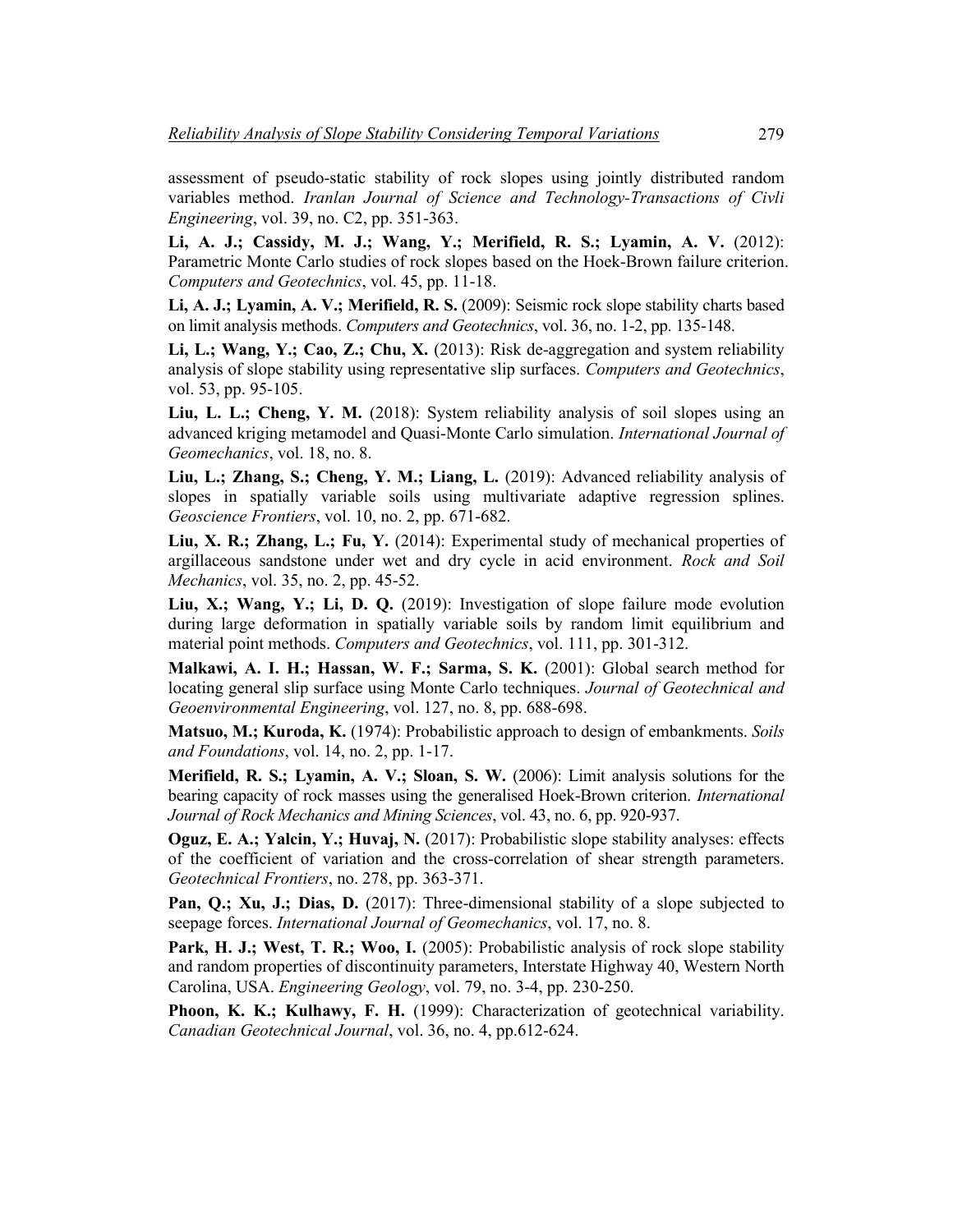**Phoon, K. K.; Kulhawy, F. H.** (1999): Evaluation of geotechnical property variability. *Canadian Geotechnical Journal*, vol. 36, no. 4, pp. 625-639.

**Rocscience Inc.** (2018): Slide2 version 2018 8.021-2D limit equilibrium slope stability analysis. http://www.rocscience.com.

**Shen, J.; Karakus, M.** (2013): Three-dimensional numerical analysis for rock slope stability using shear strength reduction method. *Canadian Geotechnical Journal*, vol. 51, no. 2, pp. 164-172.

**Sun, H. Y.; Zhao, Y.; Shang, Y. Q.; Yu, Y.; Zhao, Q. L.** (2012): Deep-seated slope failures induced by inappropriate cutting in China. *Rock Mechanics and Rock Engineering*, vol. 45, no. 6, pp. 1103-1111.

**Tang, W. H.; Yucemen, M. S.; Ang, A. S.** (1976): Probability-based short-term design of soil slopes. *Canadian Geotechnical Journal*, vol. 13, no. 3, pp. 201-215.

**Viratjandr, C.; Michalowski, R. L.** (2006): Limit analysis of submerged slopes subjected to water drawdown. *Canadian Geotechnical Journal*, vol. 43, no. 8, pp. 802-814.

**Xiao, S.; Guo, W. D.; Zeng, J.** (2017): Factor of safety of slope stability from deformation energy. *Canadian Geotechnical Journal*, vol. 55, no. 2, pp. 296-302.

**Yang, X. L.; Pan, Q. J.** (2015): Three dimensional seismic and static stability of rock slopes. *Geomechanics and Engineering*, vol. 8, no. 1, pp. 97-111.

**Zhang, J.; Wang, H.; Huang, H. W.; Chen, L. H.** (2017): System reliability analysis of soil slopes stabilized with piles. *Engineering Geology*, vol. 229, pp. 45-52.

**Zhang, W. G.; Goh, A. T. C.** (2013): Multivariate adaptive regression splines for analysis of geotechnical engineering systems. *Computers and Geotechnics*, vol. 48, pp. 82-95.

**Zhang, W. G.; Goh, A. T. C.** (2016): Multivariate adaptive regression splines and neural network models for prediction of pile drivability. *Geoscience Frontiers*, vol. 7, no. 1, pp. 45-52.

**Zhang, W. G.; Goh, A. T. C.** (2018): Reliability analysis of geotechnical infrastructures: introduction. *Geoscience Frontiers*, vol. 9, no. 6, pp. 1595-1596.

**Zhang, W. G.; Goh, A. T. C.; Zhang, Y. M; Chen, Y. M; Xiao, Y.** (2015): Assessment of soil liquefaction based on capacity energy concept and multivariate adaptive regression splines. *Engineering Geology*, vol. 188, pp. 29-37.

**Zhang, W. G.; Zhang, Y. M.; Goh, A. T. C.** (2017): Multivariate adaptive regression splines for inverse analysis of soil and wall properties in braced excavation. *Tunnelling and Underground Space Technology*, vol. 64, pp. 24-33.

**Zhang, W. G.; Zhang, R. H.; Wang, W.; Zhang, F.; Goh, A. T. C.** (2019): A multivariate adaptive regression splines model for determining horizontal wall deflection envelope for braced excavations in clays. *Tunneling and Underground Space Technology*, vol. 84, pp. 461-471.

**Zhao, Y.; Tong, Z. Y.; Lü, Q.** (2014): Slope stability analysis using slice-wise factor of safety. *Mathematical Problems in Engineering*, vol. 2014.

**Zhou, S. L.; Liu, X. Q.; Shang, M. F.; Li, Y.** (2012): Time-varying stability analysis of